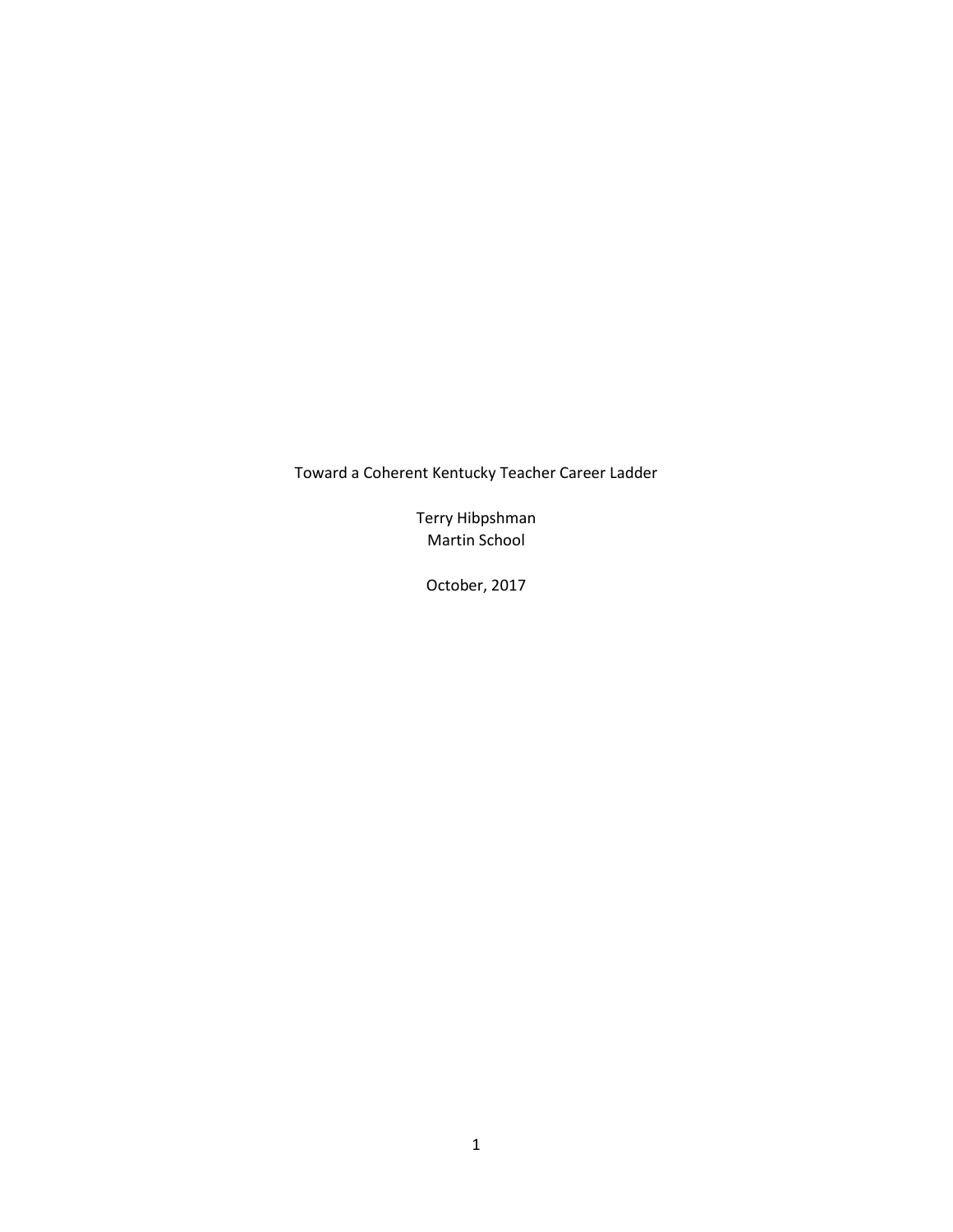… within the culture of each profession there is the expectation that all of its practitioners will be accomplished and that they will arrive at that level of skill and knowledge by following essentially the same path that their colleagues followed. In many ways, the path is not a neutral agent of the profession, it is an integral part of the preparation and what it means to be a member of the profession. Such universality is necessary because the authority of any professional comes not from what the individual knows and is able to do but from what the collective knows and is able to do. (Thorpe, 2014, p. 3)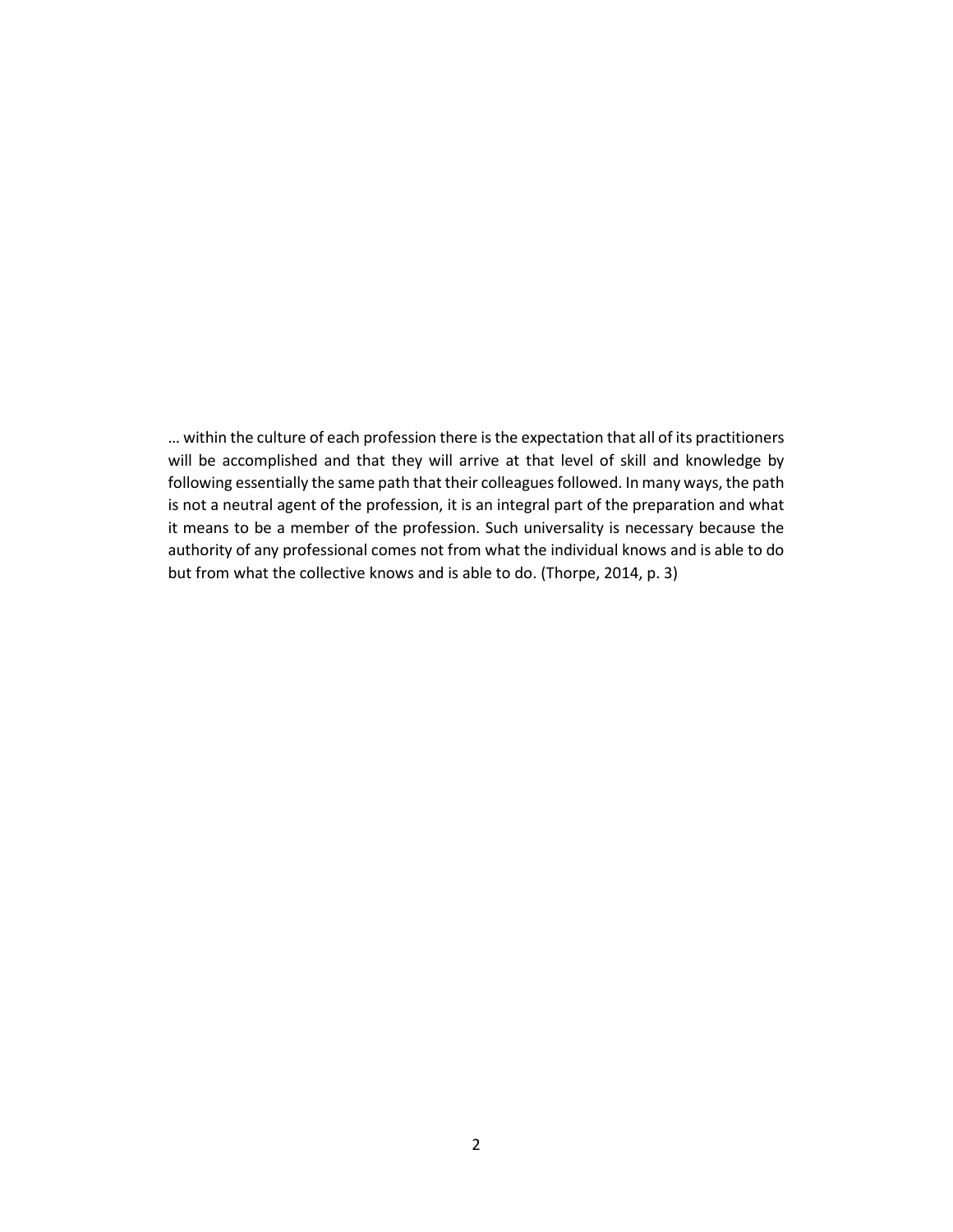#### Introduction

"It is one of the happy incidents of the federal system that a single courageous state may, if its citizens choose, serve as a laboratory; and try novel social and economic experiments without risk to the rest of the country."

- - Louis Brandeis, Dissent to *New State Ice Co. v. Liebmann*, 285 U.S. 262 (1932)

Although Louis Brandeis' well-known "laboratories of democracy" maxim was issued in a dissent, it has become, in the public mind, a doctrine of the benefits of American federalism (Greve, 2001). The States, according to Brandeis, benefit the country as a whole by experimenting with public policy, limiting the potential damage that might accrue from a miscast federal initiative. If a State attempts a policy that fails, other States – and the federal government – can avoid the consequences of the failure; if it succeeds, the policy can provide guidance in framing beneficial initiatives for other States, and for the nation.

Few policies have been more subject to recent experimentation by the States than have those relating to the education, certification, and careers of public school teachers. Teachers comprise the largest group of public employees (McNichol, 2012), and perform work of immense significance. They are widely regarded as the greatest influence on student achievement amenable to policy manipulation (Hanushek, 2011; Nye, Konstantopoulos & Hedges, 2004; Pianta & Hamre 2008), a view that is supported by numerous research studies in recent years (Ladd, 2008). Teacher effects have been found to persist far beyond the years of schooling (Bauer & Vorell, 2010; Chetty et al., 2010, 2011). Since 1986, when the Carnegie Foundation for the Advancement of Teaching<sup>[1](#page-2-0)</sup> released its report on the status of teacher quality in the United States (Carnegie Corporation, 1986), attempts to improve the quality of teaching have been made by numerous States and public school districts. These efforts have attempted to influence the quality of teachers primarily by altering the requirements for teacher training, and by altering the incentives for teachers' work.

Of most importance to us here are the numerous efforts to improve teacher quality by changing teacher pay and career advancement. Since the mid-1980's, a number of States and public school districts have planned or implemented career ladder changes and pay-for-performance schemes in the hope that in so doing, the quality of teaching – and *a fortiori*, the achievement of children – would improve. While some of these efforts arguably did produce modest improvements in teacher performance, almost all have been failures, at least in the sense that they were eventually abandoned. Of all the systems implemented in the era following the Carnegie Foundation report, the only long-standing teacher career ladder in existence is that in Missouri. An Arizona program implemented within the same era as the Missouri project was recently discontinued because of a court ruling that it was administered inequitably (Booker & Glazerman 2008; Natale et al., 2013). [2](#page-2-1)

When these experimental programs have failed, it was usually because of two features that nearly all of them share. In almost all cases, the programs were imposed on top of existing teacher career

<span id="page-2-0"></span><sup>&</sup>lt;sup>1</sup> It is particularly apt that it was the Carnegie Commission that issued this report calling for professionalization of teaching. It was an earlier report of the Carnegie Commission in 1910 (Flexner, 1910) that is widely credited with the transformation of medicine from a chaotic collection of diverse practitioners with widely varying levels of training and competence to the profession of consistently highly-skilled practitioners with which we are familiar.

<span id="page-2-1"></span><sup>&</sup>lt;sup>2</sup> The Arizona Supreme Court invalidated the program because funding was limited, and the state was unwilling to extend the program to all school systems. This the court ruled a violation of the 14th Amendment. Since making the program available to all districts would have raised its cost to unsustainable levels, Arizona ended the program.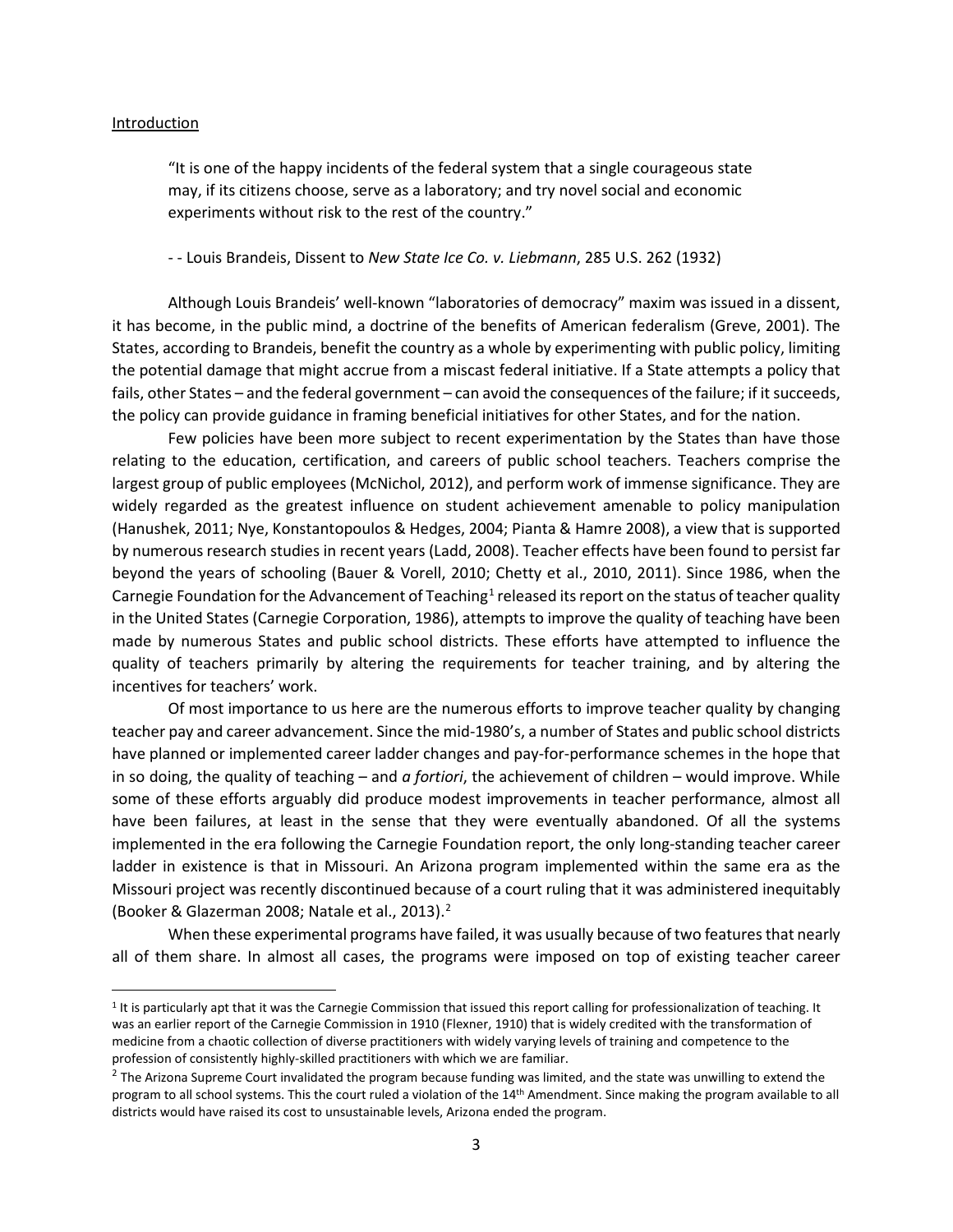advancement systems, without modification of the existing system (Cornett & Gaines 2002); and programs usually require special funding (Cornett & Gaines, 2002; Natale et al., 2016).

Since 1921, when the Denver and Des Moines public school systems first adopted it (Hassel, 2002) the standard teacher compensation approach for the United States has been the "single salary schedule," also known as "step and lane" compensation (Boston Teaching Policy Fellows, 2011). Since the middle of the 20<sup>th</sup> century, more than 90% of US teachers have been subject to this model (Booker & Glazerman, 2008; Pham et al., 2017). Teachers subject to the single salary schedule are paid primarily on the basis of years of experience and education level (Figlio & Kenny, 2006; Podgursky & Springer, 2006), two characteristics of teachers that have at best a weak relationship with student achievement. At the time of its initial implementation, the single salary schedule was seen as a more equitable compensation scheme, since it paid women fairly, and reduced the effects of nepotism. The single salary schedule has the advantage, at least, of objectivity, which previous teacher compensation schemes had not had.

Since the mid-1980's, States have experimented with alternative teacher compensation approaches primarily through attempts to encourage student achievement by paying teacher bonuses for better-than-average performance (Briggs et al, 2014; Figlio & Kenny, 2006; Pham et al., 2017; Podgursky & Springer, 2006). The assumption behind these schemes is that teachers have control over their activities, and will direct them to greater student achievement if they are rewarded for so doing (Hassel, 2002). A hidden assumption is that there are elements of performance that teachers are capable of, but will not exhibit unless incentives are in place.

The results of pay-for-performance systems have been mixed, with some studies showing no detectable effects and some showing modest improvements in student achievement (Booker & Glazerman, 2008; ; Briggs et al., 2014; Eckert, 2013; Goodman & Turner, 2013; Glazerman & Seifullah, 2012; Ohio Educator Standards Board & Ohio Department of Education, 2006; Razo, 2014; Rothstein, 2015; Springer et al., 2010; Yuan et al, 2012).<sup>[3](#page-3-0)</sup> When effects have been found, they have generally been so small as to be negligible.

Aside from the general ineffectiveness of performance pay systems as an engine of educational excellence, though, is the greater problem that they have almost always been superimposed on existing compensation systems. Research over the past few decades has made it clear that piecemeal implementation of such changes is unlikely to result in much effect (Burns & Gardner, 2010; Eckert, 2013; Natale et al., 2013). Career decisions by individuals involve motivations related to long-term compensation, but pay-for-performance programs usually involve only short-term gains (Briggs et al., 2014; Rothstein, 2015). Such short-term gains subject teachers to considerable uncertainty about the magnitude of their compensation from year to year (Briggs et al, 2014), greatly reducing the incentive effect.

Performance pay systems assume that a teacher knows how to perform better, and will do so if provided with sufficient incentives (Podgursky & Springer, 2006). This assumption may not be true.

An additional problem with pay-for-performance systems has been the difficulty of implementing accurate measures of teacher performance (Kellor, 2005; Podgursky & Springer, 2006). Two methods are generally used, separately or together: personnel rating systems and measures of student achievement. In the latter case, measures might be summarized at the school level, with teachers rewarded as a group

<span id="page-3-0"></span><sup>&</sup>lt;sup>3</sup> That pay-for-performance has limited usefulness as a productivity tool has been found in other industries as well (Goldstein, 2014).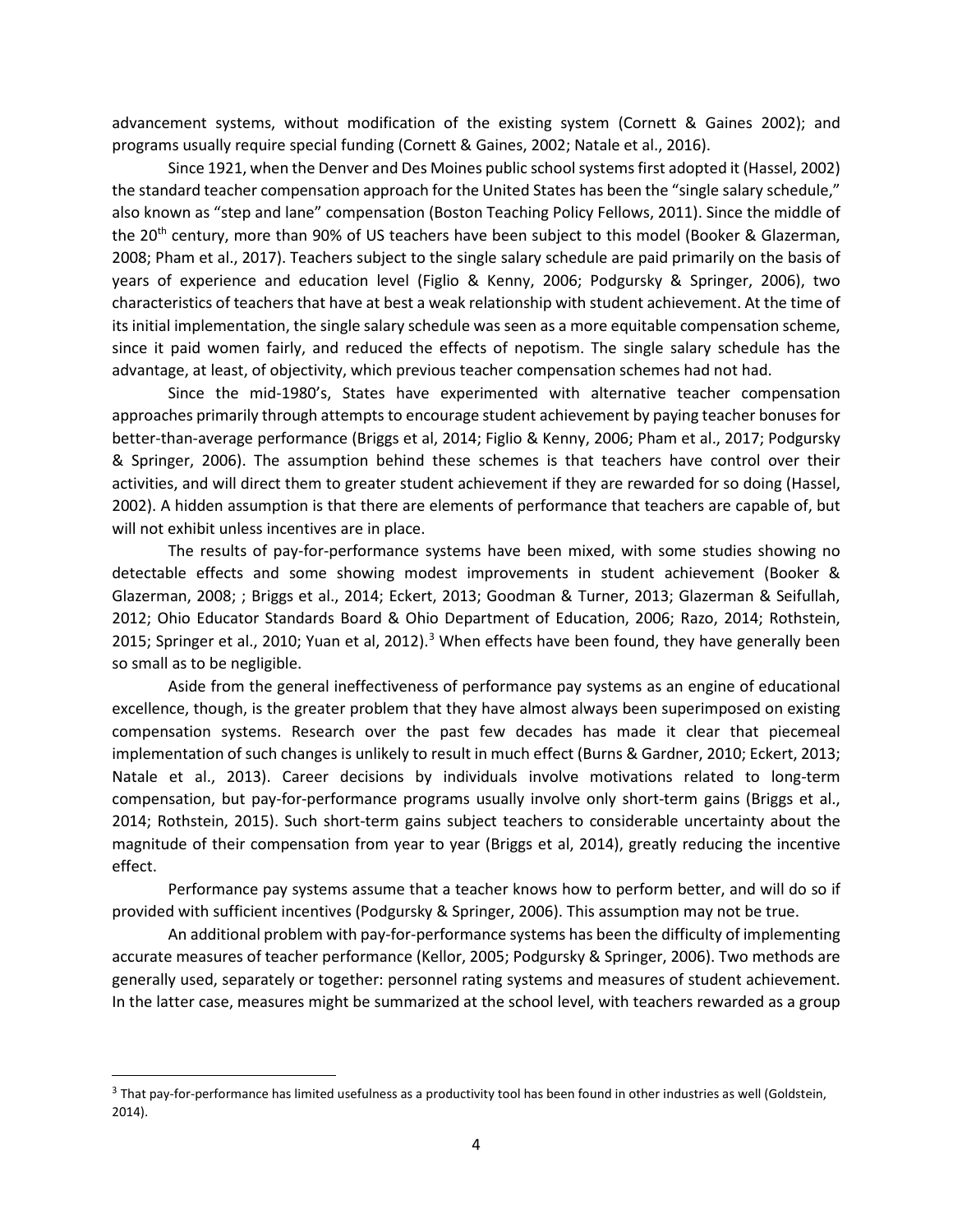for exemplary school performance<sup>[4](#page-4-0)</sup>; or some measure of individual teacher performance<sup>[5](#page-4-1)</sup> might determine whether particular teachers receive bonuses.

The difficulty arises because of three limitations of measuring teacher performance:

- 1) Only a subset of teachers (around 30%) teach subjects for which States routinely assess student achievement (Corcoran, 2010);
- 2) Measures of teacher performance based on student achievement are notoriously unstable and unreliable, and not suitable for high-stakes use (Briggs & Dominigue 2011; Amrein-Beardsley & Collins, 2012);
- 3) Personnel rating systems usually suffer from a halo effect, where the vast majority of teachers are rated at the top or nearly at the top of the rating scale (Toch & Rothman 2008). [6](#page-4-2)

The other weakness of efforts at reform of teacher compensation systems over the past few decades has been that they usually required funding in addition to the normal teacher compensation schedule (Cornett & Gaines 2002; Humphrey, Koppich & Hough 2005; Natale et al., 2016). Pay-forperformance systems tend to be unsustainable when budgets must be cut. This was the experience in Kentucky, where the School Rewards Trust Fund was de-funded in 2004 (Kentucky Department of Education, 2004).

Numerous State experiments have demonstrated that reform of a teacher career ladder is difficult and should not be done lightly, because reform of any part of these systems requires reform or alignment of all elements of teacher compensation (Burns & Gardner, 2010; Cornett & Gaines 2002). We argue here that the difficulties of a comprehensive change in Kentucky's existing teacher compensation system notwithstanding, we have sufficient reason to make such a change. The reasons for making a change at this time are:

- 1) The high and increasing cost of graduate education makes continuation of the existing step and lane system untenable.
- 2) Recent advances in what is known about teacher competencies imply a much more attractive approach to teacher compensation.
- 3) The results of teacher compensation experiments in other States provide considerable guidance both in avoiding known hazards, and identifying likely benefits, of teacher compensation policy options.

# Kentucky's existing teacher compensation system

As is true of more than 90% of all teachers nationally, Kentucky teachers are paid based on a single salary schedule. This does not mean, however, that every teacher in every district with identical number of years' experience and education receives the same salary. The Kentucky Department of Education maintains a "minimum salary schedule" for Kentucky teachers, but each district maintains its own salary schedule based on these minimums (Kentucky Department of Education, 2017). These district schedules differ considerably in both their minimum and maximum allowable salaries, as demonstrated in Table 1. The lowest salary for any teacher at Rank III (i.e., a beginning teacher fresh out of a bachelor's-level

<span id="page-4-0"></span> $4$  This was the approach introduced by the Kentucky Education Reform Act (KERA).

<span id="page-4-1"></span><sup>5</sup> Usually so-called "value-added" analysis.

<span id="page-4-2"></span> $6$  This has proven to be a problem with the PGES developed by the Kentucky Department of Education.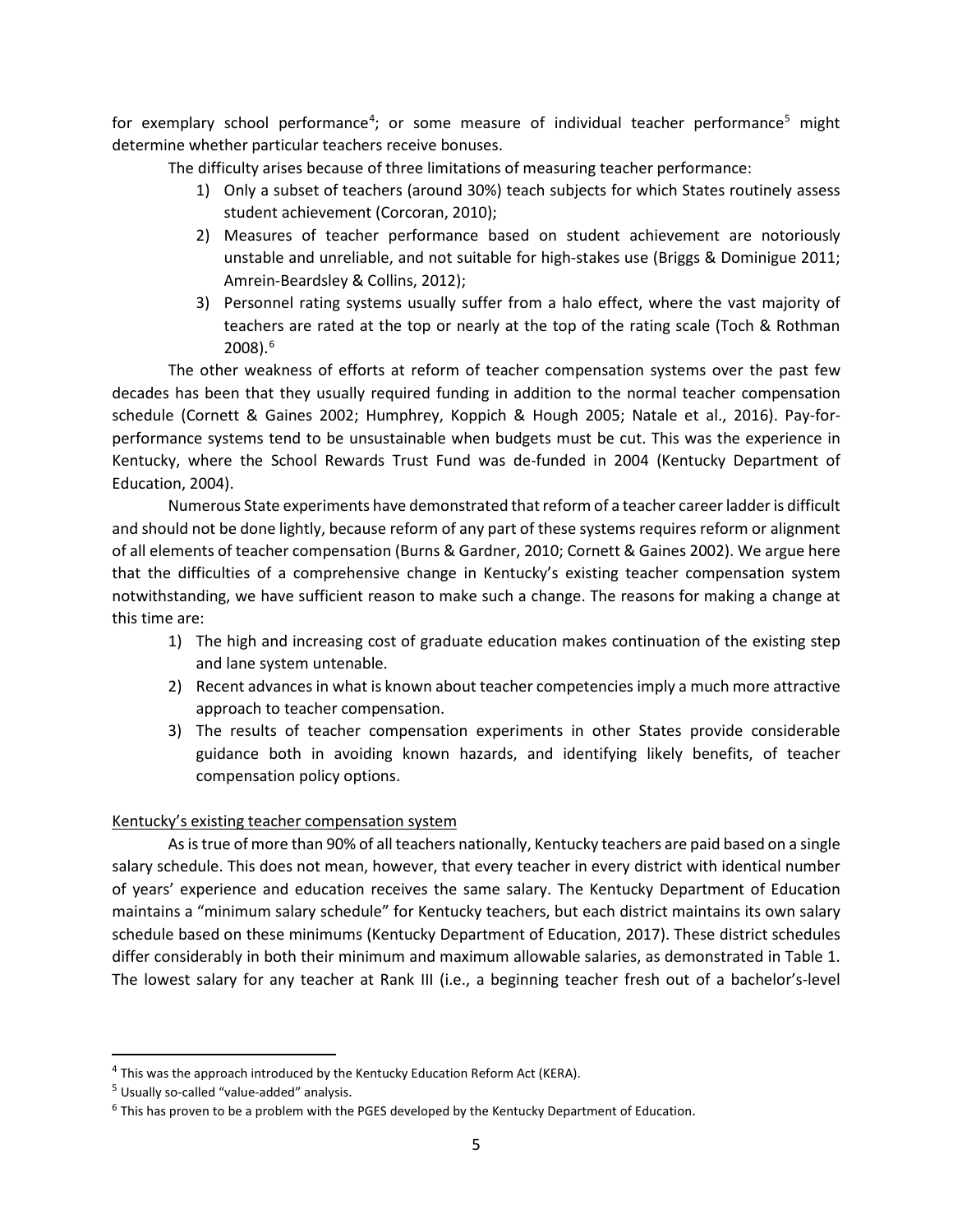preparation program) is \$32,429 in Bell County, and the highest is \$42,0[7](#page-5-0)0 in Jefferson County<sup>7</sup>. The trajectory of salary increases also differs considerably from one district to another, with some districts reaching a plateau much earlier than do others. $8$  These differences notwithstanding, it is true that a teacher in any given district at any given level of experience and education can expect the same base salary as any other teacher in the same district with the same experience and education. From time to time, cost of living increases are made by the Kentucky General Assembly, and these are reflected in the KDE minimum salary schedule and in district salary schedules.

In addition to the base salary defined by district schedules, a teacher may receive salary enhancements for special duties such as teaching beyond the 185-day school year. These extra duty elements are not germane to our purpose here. Two salary enhancements determined by the State are of interest, National Board Certification, and Teacher Leadership preparation.

We will have a great deal more to say about National Board (NBPTS) certification later. For the present we note that Kentucky, like all of the other States, has established an incentive program to encourage teachers to undertake NBPTS certification, providing assistance with the cost of certification, and a salary enhancement for those who achieve it (Kentucky Legislative Research Commission b, n.d.). The roughly 2000 persons per year (see Table 2) who request NBPTS support represent about 4% of teachers employed in Kentucky in any year. The Kentucky General Assembly established a goal (KRS 161.131 (2)) of having at least one National Board certified teacher in every public school by 2020 (Kentucky Legislative Research Commission b, n.d.), a goal that is now recognized as unattainable (Graves, 2017).

The relationship of teacher leadership to teacher compensation in Kentucky is murkier. Prior to 2010, achievement of Rank II usually required that a teacher complete a master's degree or equivalent, but placed few constraints on the content of the master's degree programs.<sup>[9](#page-5-2)</sup> In 2010, all existing teacher master's programs approved by EPSB lost approval, and EPP's were required to redesign master's programs to include, *inter alia*, core component courses designed to prepare teachers to be leaders in their schools (Kentucky Legislative Research Commission f, n.d). Thus, although teacher leadership does not by itself result in salary improvement, some preparation to be a teacher leader is seen as an essential feature of teacher career progression, and results indirectly in enhanced remuneration. Since the Rank II requirement is still in force, then *mutatis mutandis*, persons who achieve Rank II via completion of a master's degree will have had their salary improved in part as a consequence of teacher leader training. While most approved master's degrees do not necessarily confer recognition as a teacher leader, teachers may optionally acquire a "teacher leader" endorsement (Graves, 2017). This latter endorsement confers no additional remuneration beyond what might be conferred by acquisition of a master's degree, although a teacher who acquired a teacher leader endorsement after achieving Rank II might be eligible for Rank I (Adams, 2017).

<span id="page-5-0"></span> $7$  With almost no exceptions, the Jefferson County schedule provides for the most highly-paid teachers in Kentucky for all ranks and years of experience.

<span id="page-5-1"></span><sup>8</sup> All district salary schedules for Rank III plateau at about 10 years.

<span id="page-5-2"></span> $9$  A few persons every year achieve Rank II status by completing the "continuing education route."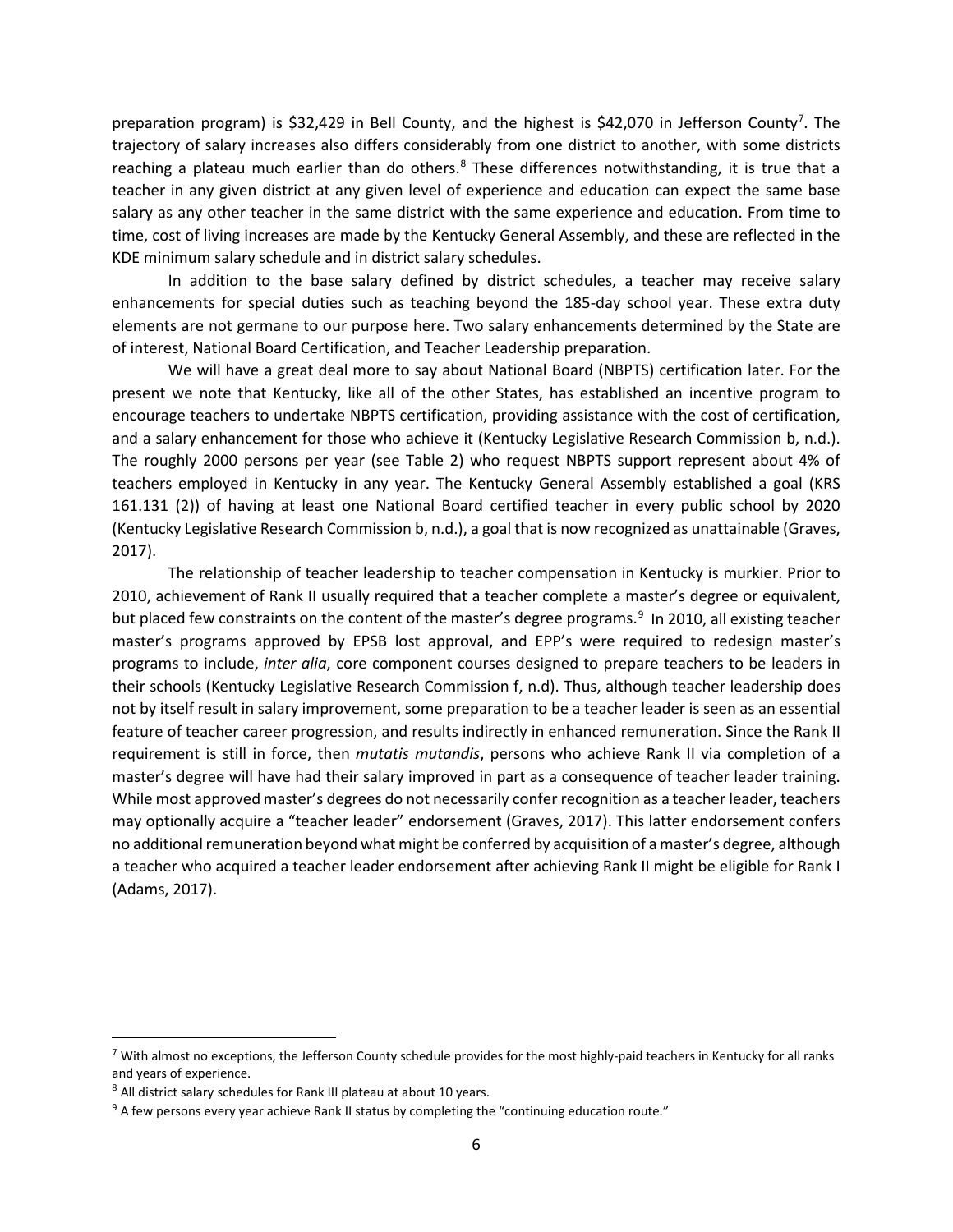Kentucky's rank system has been in existence since at least the 1960's<sup>[10](#page-6-0)</sup>. There are a number of ranks, beginning with Rank V, but for our purposes only Ranks III, II, and I are germane.<sup>[11](#page-6-1)</sup> A teacher who completes preparation at the bachelor's level is normally hired at Rank III, and is expected to acquire, within 10 years of initial certification, a master's degree or its equivalent. Acquisition of the master's degree will usually result in eligibility for Rank II. Teachers who have achieved Rank II and complete at least an additional 30 college credit hours are then eligible for Rank I. Both Rank II and Rank I result in salary enhancements. Districts maintain separate salary schedules for ranks III, II, and I. The magnitude of the salary enhancement for each rank change is established by individual districts, but amounts to a median improvement for Rank II of \$4168 in annual salary (Adams, 2017). National Board certification generally makes a teacher eligible for Rank I.

Although a requirement exists for teachers to achieve Rank II within 10 years of initial certification, there is no corresponding requirement for Rank I. The salary improvement associated with Rank I, then, serves as an incentive only for those persons who wish to achieve recognition beyond the minimum requirements. Achievement of Rank I, as with Rank II, requires that a teacher undertake additional graduate work, in effect the equivalent of at least a one-year master's degree. Teachers who achieve Rank II are allowed to teach from that point to the end of their careers without further advancement on the career ladder.

Tenure, a related issue not directly affecting compensation, has to be considered. All States have teacher tenure statutes. In Kentucky, a teacher receives tenure if rehired by a district after four years of teaching in that district (Kentucky Legislative Research Commission a). Although tenure does not directly affect a teacher's compensation, it influences longevity, which does. Once tenured, teachers are very difficult to remove regardless of how ineffective they might be (Goldhaber & Walch, 2016; Weisberg et al., 2009). Although some researchers suggest that loosening tenure protections might improve the overall quality of teaching (Goldhaber & Hansen, 2010), the consensus generally is that it would be better to change the standards for achieving tenure (Rothstein, 2015). An effort to reduce the protections due to tenure in California failed when their supreme court ruled that tenure has benefits to schools and districts and the public generally, and that children taught by ineffective teachers could not qualify as a protected class (Vergara v California Teachers Association et al., 2016).<sup>[12](#page-6-2)</sup>

A final consideration is teacher standards. Kentucky established its own teacher standards for beginning teachers in 1992, and for experienced teachers in 1994 (Hibpshman, 2005), at a time when no national standards were available. The new teacher standards were incorporated into the Internship Performance Record (IPR), a measurement system used to evaluate the performance of teacher interns. The experienced teacher standards were never the basis for any statewide teacher performance system, although anecdotally, they were reported to have been used by individual districts in their performance rating systems. Subsequently, the Interstate Teacher Assessment and Support Consortium (InTASC) developed national standards, which were incorporated by EPSB, beginning in 2018. The InTASC standards were also recently incorporated by NBPTS, which had originally developed its own standards.

<span id="page-6-0"></span><sup>&</sup>lt;sup>10</sup> It is difficult to find documentary evidence for when exactly this system was enacted, but the earliest dates for which Rank II and Rank I credentials can be found in the EPSB certification database are from the mid-60's. Clements & Hibpshman (2004) identified 1967 as the year that Kentucky began to require a master's degree for teacher advancement.

<span id="page-6-1"></span> $11$  Ranks IV and V are generally reserved for persons – such as emergency-certified teachers – who are in some sense less than fully qualified.

<span id="page-6-2"></span> $12$  The children could not be a protected class because identifying them as a group by their assignment to an ineffective teacher is tautological.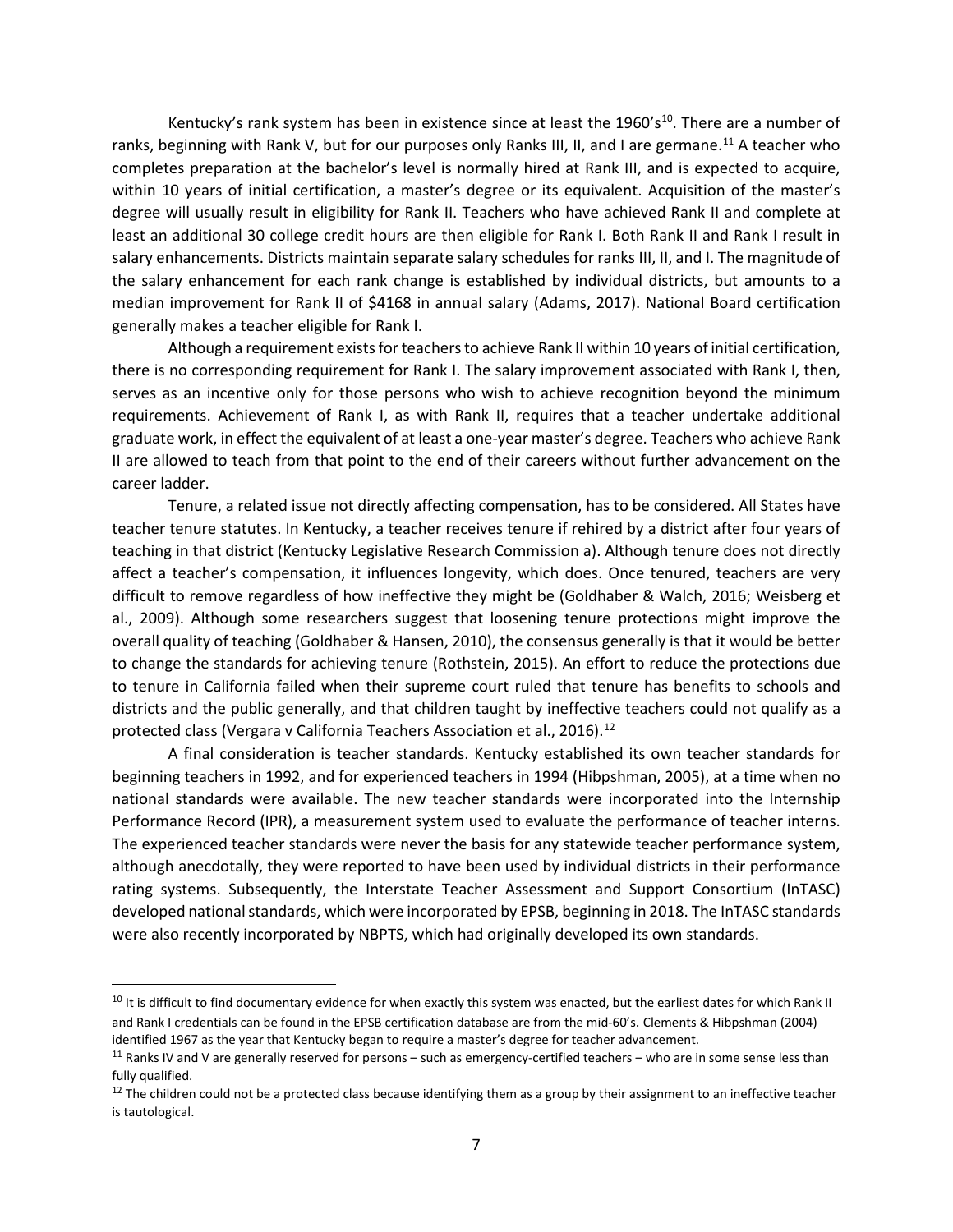#### The problem with master's degrees

The single salary schedule was implemented nation-wide at a time when little was known about factors associated with exemplary teaching. At that time, the operative assumption was that teachers are more or less interchangeable (Hess, 2009; Weisberg et al, 2009), and the only question at issue was how to pay them equitably. Pay scales based on years of experience were common at the time. Additional education was assumed without proof to be evidence of greater competence. At the time that the single salary schedule was implemented, many teachers did not even have bachelor's degrees (Hakel et al., 2008; Loeb & Béteille, 2008).<sup>[13](#page-7-0)</sup> Experience and education level were thus proxies for what we would have really liked to measure, the capabilities of the individual teacher.

Over time, the expectations for teacher education levels have evolved, with States making efforts to assure that teachers have education beyond the most basic level. In recent years, the proportion of teachers nationally who have master's degrees has risen to more than half (Hakel et al., 2008). In Kentucky, more than half of teachers have master's degrees, and the requirement for a master's degree or equivalent within ten years of initial certification is enshrined in both statute and regulation (Kentucky Legislative Research Commission d, n.d).

The difficulty with master's degrees is that research has given us little reason to continue to require them for career advancement (Goldhaber & Brewer, 1996). Although a few authors have found small effects on student achievement for teachers with master's degrees (Ladd, 2008), the effects are generally negligibly small, and are consistent across studies only for high school mathematics (Goe, 2007; Loeb & Béteille, 2008). Some studies have even found that a master's degree in some cases can make a teacher less effective than a teacher with a bachelor's degree (Clotfelter et al., 2007). When positive effects have been found, even for mathematics, the magnitude of the effects has been small relative to those associated with other possible policy initiatives.

Master's degree requirements have increasingly come into question as the cost of higher education has risen in recent years. Since 1985, the Consumer Price Index has risen by about 115%, while inflation in the cost of college has been at about 500% (Odland, 2012). Concurrent with the rapidlyincreasing cost of college, the most common means of paying the cost has become student loans (Amromin & Eberly, 2016; Avery & Turner, 2012). Thus, both at the undergraduate and graduate levels, college-educated personsincreasingly accumulate large debts by the time they complete programs. These debt loads can have substantial effects on the further life choices of graduates, including the decision to marry, buy a house, or work in a lower-paid occupation such as teaching (Avery & Turner, 2012).

For persons already employed as teachers who are pursuing the master's degree requirement, the cost – usually defrayed by student loans – can be considerable. Estimates of the cost of a master's degree vary from one author to another, and depend on the higher education institution, method of delivery, length of program, and other factors (Chingos, 2014; Hakel et al., 2008). Depending on the author and these other factors, the cost of a master's degree nationally ranges from about \$30,000 to about \$85,000. The cost of a master's degree in Kentucky is somewhat lower $^{14}$ , but is still substantial.

<span id="page-7-0"></span><sup>&</sup>lt;sup>13</sup> In 1935, only about 10% of elementary teachers had bachelor's degrees, and nearly half of middle school teachers did not have a bachelor's degree. As late as 1961, 15% of teachers nationally lacked a bachelor's degree. In Kentucky in 1949, fewer than half of all teachers had a bachelor's degree (Ellis, 2011).

<span id="page-7-1"></span><sup>&</sup>lt;sup>14</sup> We estimated the cost of a one-year master's degree using published tuition rates at various Kentucky institutions, producing estimates ranging from \$ 10,000 to \$30,000. These are tuition costs only; it is certain that there are other costs that were not easily estimable.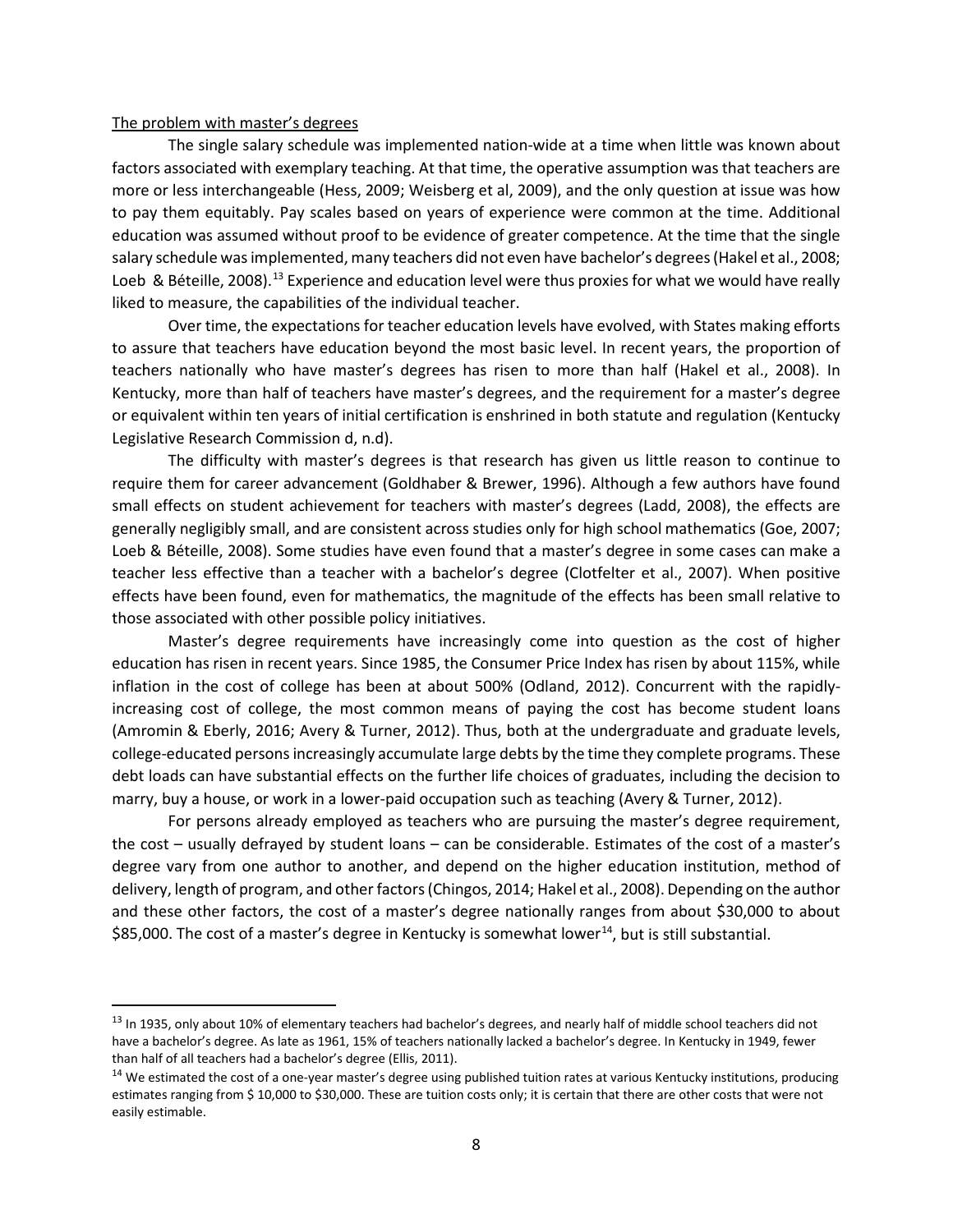Kentucky also offers a "continuing education option" for Rank II acquisition (Kentucky Legislative Research Commission e, n.d) which minimizes the amount of time spent taking college courses.<sup>[15](#page-8-0)</sup> Our estimate of the candidate cost of this program is around  $\frac{1}{2}$  8,000, based on the requirements of the program, and using tuition costs for graduate study at the University of Kentucky.

The median salary improvement due to achievement of Rank II is \$4,168 (Adams, 2017). For a teacher who already has college debt when she begins teaching, the addition of significant debt as she acquires a Rank II represents a significant burden, and may guarantee that she will not be college-debtfree until late in her career. The master's degree requirement thus limits the economic advantage of achieving Rank II for individual teachers, while not providing the State with much in the way of better teaching.

### The National Board for Professional Teaching Standards

The 1986 Carnegie task force, recognizing that the competencies of teachers varied widely and that there seemed no generally-accepted mechanism for the professionalization of teaching, recommended the development of a standard-setting board, much like those used by the medical profession to certify the competence of physicians (Hakel et al., 2008). The development of medical board certification has been widely viewed as the engine of professionalization of the medical profession (Starr, 1982), and the Carnegie task force hoped to accomplish a similar result in the field of education.

The result was the development of the National Board for Professional Teaching Standards (NBPTS), which began in 1987 with a grant from the Carnegie Corporation (Lustick & Sykes, 2006), and became operational in 1994. Subsequently, the federal government and others have also provided significant funding (Humphrey et al., 2005). Over its history, NBPTS has established standards and assessment procedures in numerous teacher specialties, and has certified about 3% of current teachers (National Conference of State Legislatures, 2011). NBPTS believes that there is a continuum of teacher competency from the early teaching career to the accomplished level represented by NBPTS certification (NBPTS, 2017), and provides extensive resources via their ATLAS system to assist individuals and employers in the development of teacher competency (Thorpe, 2014). All 50 States have support programs for NBPTS certification (Humphrey et al., 2005), although recension of these programs has been proposed in some states because, as more teachers have sought NBPTS certification, the cost the program has grown to potentially unsustainable levels.

Numerous researchers over the past few years have evaluated whether NBPTS-certified teachers are more effective than others, and the general consensus is that NBPTS-certified teachers are more effective (Cavalluzzo, 2004**;** Chingos & Peterson 2011; Clotfelter et al., 2007; Goldhaber & Anthony, 2005; Hakel et al., 2008; Harris & Sass, 2009; Ladd, 2008; Vandevoort et al, 2004). Some researchers, such as Goldhaber and Anthony (2004), suggest that NBPTS certification does little to improve the skills of teachers who undergo the certification process, serving only to identify the most capable teachers, but others have found developmental effects from the certification process itself (Kowalski et al., 1997; Lustick & Sykes, 2006; Sato et al., 2008). For our purposes, as suggested by Lustick and Sykes (2006), the issue of whether NBPTS produces better teachers or just identifies accomplished teachers is moot.

NBPTS-certified teachers have been found to affect the overall quality of teaching in the schools where they work, by serving as mentors to other teachers (Frank et al., 2008, Sun et al., 2013). Teachers

<span id="page-8-0"></span><sup>&</sup>lt;sup>15</sup> But does not eliminate them altogether. Continuing education option candidates are required to complete 6 hours of college graduate study.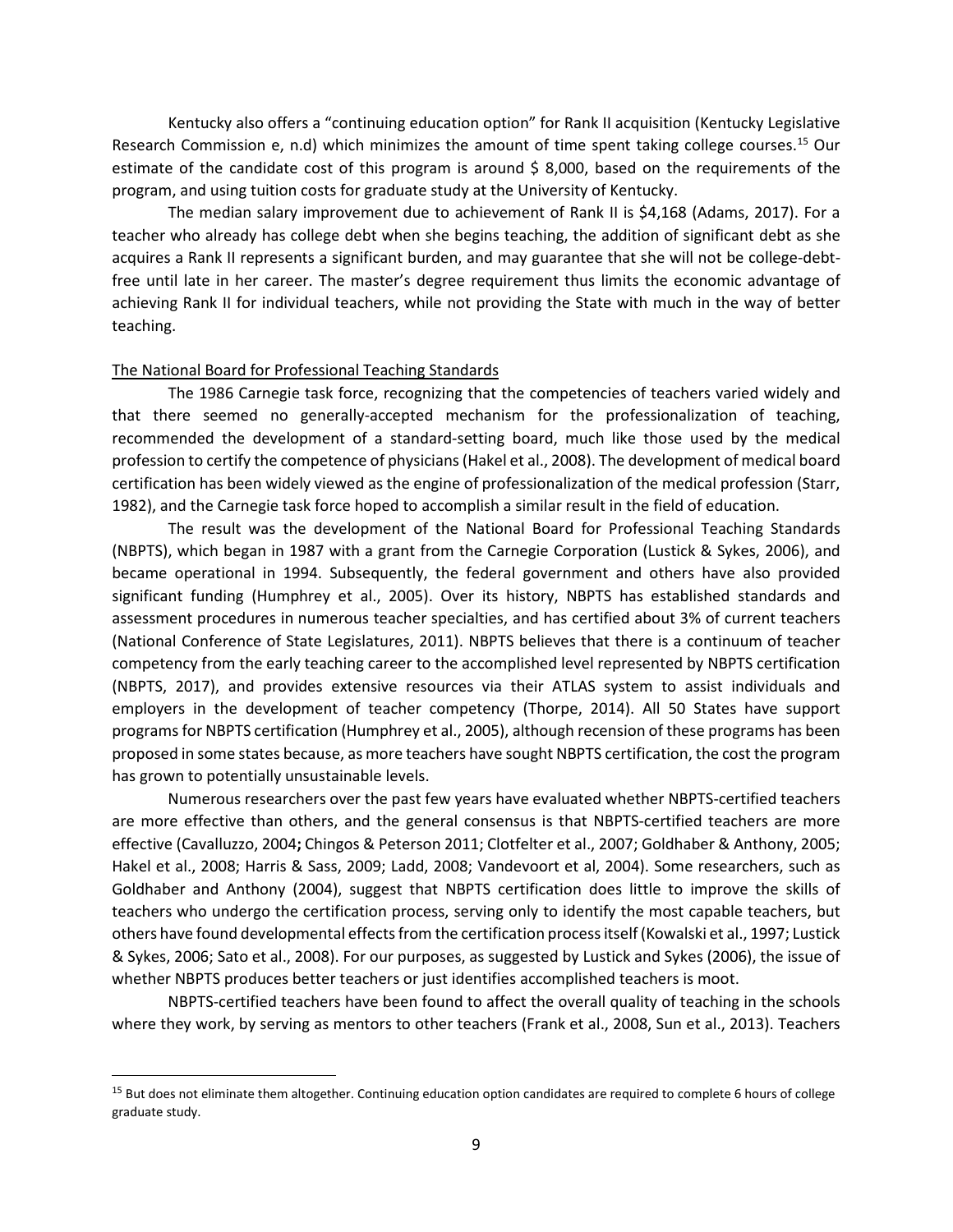who score better on measures of standards-based competency have been shown to be more effective (Borman & Kimball, 2005).

What seems clear is that NBPTS certification represents a pretty good standard for what constitutes an effective teacher. Its real advantage is that it is a single, widely accepted standard, which can be expected to be subject to further refinement in the future.<sup>[16](#page-9-0)</sup> NBPTS has done a great deal of work on the continuum of teaching, which can be applied to teacher career development. That is, based on NBPTS work, we can define levels of teacher capabilities intermediate between first (State) certification and achievement of NBPTS certification. Because NBPTS has demonstrated the measurability of the standards they administer, these intermediate levels should also be measurable.<sup>[17](#page-9-1)</sup> This is the foundation of our proposed modification of Kentucky's teacher career advancement system.

### A proposed modification of Kentucky's approach to teacher career advancement

We would be justified in changing our approach to career advancement merely on the basis of the published research on the ineffectiveness of graduate education as a determiner of teacher quality. Master's degree requirements were implemented at a time when we knew little about correlates of teacher performance, and served then, as they do now, as a proxy for teacher accomplishment. The master's degree is such a poor proxy that we would be justified in eliminating the requirement for that reason alone.

As noted above, however, changing any one aspect of a teacher compensation system requires changing or realigning all elements of the system, as numerous states and public school districts have found to their dismay. For this reason, while we might be justified in eliminating the master's degree requirement on the basis of its ineffectiveness as a determiner of teacher performance, we should not do so without a sufficiently compelling reason.

We argue here that the rapidly escalating cost of higher education is such a compelling reason. It is one thing to ask teachers to undertake additional college training when the cost is modest; with costs having reached unsustainably high levels, requiring a master's degree that has little proven benefit is quite another. Aside from the burden of large debt loads carried by the individuals who teach in Kentucky schools, we face the potential problem of diminishing enrollments in initial training programs, as college students seek more highly remunerative college majors. Hemelt and Marcotte (2011) estimated in their study that a \$100 increase in college tuition results in a mean reduction in college enrollment of 0.25%, with greater values for large research universities. To the extent that college students seek more highly remunerative majors, these numbers may well be greater for teacher education programs generally. Interest in teaching among college students is declining at present (Brown, 2016) and might decline further if there is no relief from this difficulty.

We could simply remove the requirement that teachers achieve Rank II in 10 years, but this would have negative consequences:

> 1) There would probably be greater attrition from teaching, as teachers would have less investment in their careers;

<span id="page-9-0"></span><sup>&</sup>lt;sup>16</sup> Medical Board examinations, when first made available in the 1920's, were less valid than now, and attracted a much smaller proportion of practitioners. The professionalization of medicine and the quality of board assessments proceeded in parallel (Starr, 1982; Thorpe, 2014).

<span id="page-9-1"></span><sup>&</sup>lt;sup>17</sup> Especially since we already have demonstrated our ability to measure such things, via the continuing education Rank II program.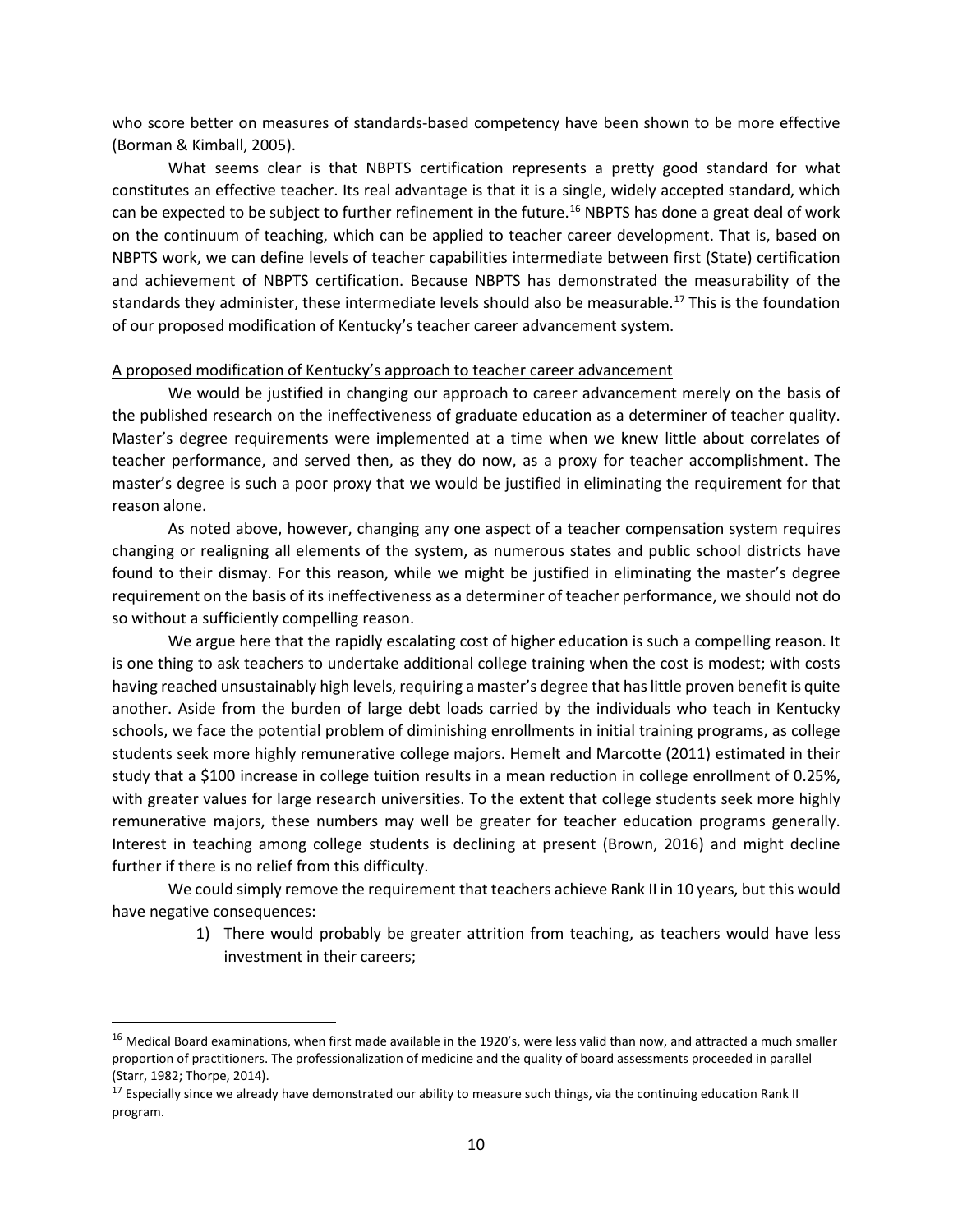- 2) We would have no established mechanism for encouraging career development among early-career teachers;
- 3) We would institutionalize the problem of making transition into administration the most viable option for teacher career advancement.

Solutions to all of these consequences are known, but require that changes be made in other elements of the compensation system. We specifically propose a statewide teacher career development plan that:

- 1. Defines intermediate levels of capability between initial (State) certification and NBPTS certification, using the NBPTS ATLAS system and other relevant sources of information. The internship year would be the least accomplished level of the system, NBPTS certification would be the most accomplished.
- 2. Continues the existing internship system, but to the extent possible, provides continuing support for teachers in their first three years of certification.
- 3. Develops assessments for determining when a teacher has achieved the levels described in 1 above.
- 4. Retains the 10 year Rank II requirement, but makes its achievement dependent upon assessment as in 3 above.
- 5. Does not specify the mechanism whereby individual teachers acquire the capabilities necessary to succeed on the assessments in 3 above. Allows EPP's, districts, schools, educational cooperatives, and others, to provide programs designed to improve the capabilities of earlycareer teachers.
- 6. Retains the Rank I, but makes its achievement dependent upon passing an assessment indicating greater capability than that of Rank II. As with Rank II, allows a variety of interested parties to provide programming to develop the capabilities of teachers.
- 7. As now, does not require, but encourages, teachers to undertake NBPTS certification.
- 8. Merges the Continuing Education option with the new approach in 1 and 3 above.
- 9. Gives the responsibility for administering the assessments in 3 above to persons identified as teacher leaders. Provides training for these persons, either by educator preparation programs, or by EPSB.
- 10. Alters the tenure statute to require that persons must achieve the first intermediate level in order to be granted tenure. Places teachers on probation if they fail the assessment.
- 11. Allows districts to dismiss teachers who fail to achieve tenure on some number of retries.

# Discussion and conclusions

A number of States, public school districts, individual schools, and foundations – as well as the federal government – have conducted experiments in teacher career policy. For the interested reader, the results of these experiments have been recounted in a number of research reports. The appendix gives a list of some of these reports.

Although some of the initiatives in this area are of too-recent origin to have been evaluated, most of the teacher career ladder efforts over the years have been discontinued. Programs were discontinued for a variety of reasons, but in our view, two predominate:

> 1) Career ladder elements imposed on existing systems with little effort to integrate them with existing elements;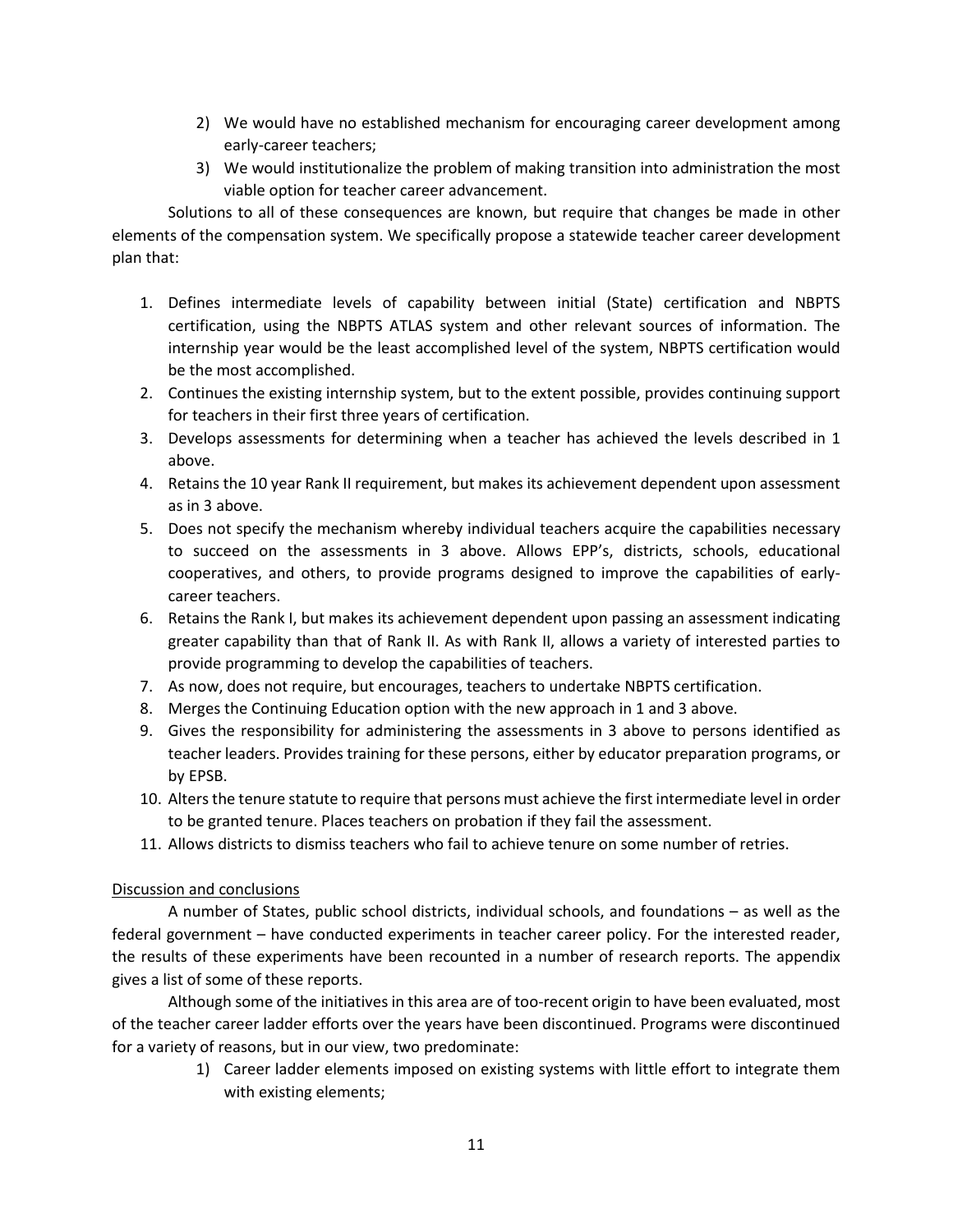2) The use of special funding, rather than redirection of existing funding, making them vulnerable to recension in times of austerity.

These two factors leave aside the question of whether the career ladder programs were effective in promoting better teaching. As noted above, pay-for-performance – which is a central element of many of these systems – has generally been shown to be of only limited effect, as has the master's degree requirement.

Kentucky has to some extent recapitulated the errors of these experimental systems, to equally unimpressive effect. National Board certification and teacher leadership have been imposed on the existing single salary schedule with no obvious attempt to reengineer the system to accommodate these initiatives, and Kentucky's one attempt at pay-for-performance, the School Rewards Trust Fund, required special funding that was rescinded in 2004.

There is a lot we can learn from these experiments, but the one thing that seems to characterize most of them is that they are *incoherent*. As happens so often in educational reform, the authors of these approaches to teacher career reform seem to be searching for a single initiative that will, when enacted, result in profound improvement in system performance. This search for the "silver bullet" (Kain, 2011) that will fix the education system never works. Improving the performance of an educational system requires attention to all of the relevant elements that affect whatever educational function is at issue. An effort to improve the status of teacher proficiency requires more than addition of new initiatives: it requires development of a coherent approach to teacher development and compensation.

We propose here a new approach to teacher career development that takes advantage of the lessons of these many experiments. Rather than proposing the addition of new elements in addition to existing requirements, or the recension of others, it redirects existing elements (National Board certification, rank, tenure, and teacher leadership) to conform to the new model of teacher capability development based on a coherent model of teacher competency. It calls for no new sources of funding, but instead redirects existing sources of funding (the salary schedules and NBPTS incentives) to recognize accomplishment along the continuum of the new teacher effectiveness model. It uses a model of teacher capability of proven value in place of the old master's degree proxy, and takes advantage of continuing refinements in the model. It links achievement of tenure to demonstrated capability, making it easier to dismiss ineffective teachers, without reducing the protections of those who have achieved tenure.

Development of a new career ladder will require a great deal of work. Numerous system elements will have to be specified and developed, and we emphasize that none of them will require a trivial effort. It will be necessary to specify the intermediate competency levels in detail, and to develop the associated assessments; to train the administrators of the assessments; to develop due process procedures; and to develop a host of other system elements. Some additional thorny issues will have to be resolved. In particular, consideration will have to be given to the status of persons who become teachers via alternative routes. Development of these things will require collaboration by stakeholders of many types. Despite the amount of work involved, however, we believe it is possible to accomplish these changes.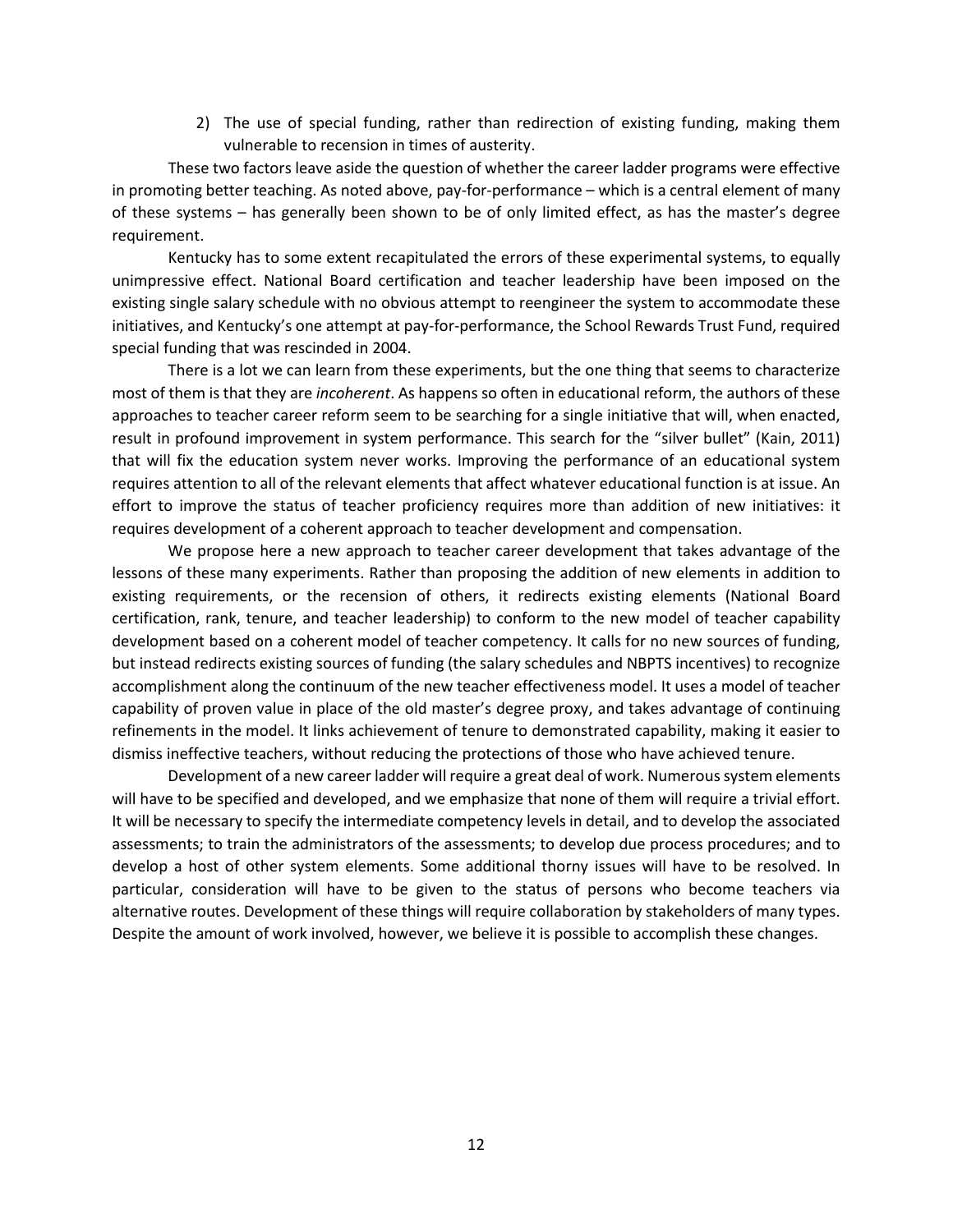|                                                |         | Table 1         |                |        |
|------------------------------------------------|---------|-----------------|----------------|--------|
| Salaries by Selected Years of Experience, 2017 |         |                 |                |        |
| <b>Experience</b>                              |         | <b>Rank III</b> | <b>Rank II</b> | Rank I |
| Year                                           |         |                 |                |        |
|                                                |         |                 |                |        |
| 0                                              | Minimum | 32429           | 36048          | 38928  |
|                                                | Median  | 36400           | 40231          | 44373  |
|                                                | Maximum | 42070           | 47742          | 53409  |
|                                                |         |                 |                |        |
| 5                                              | Minimum | 36807           | 40091          | 43775  |
|                                                | Median  | 40525           | 44551          | 48582  |
|                                                | Maximum | 47742           | 52274          | 57943  |
|                                                |         |                 |                |        |
| 10                                             | Minimum | 39575           | 43649          | 47656  |
|                                                | Median  | 45367           | 49590          | 53836  |
|                                                | Maximum | 54162           | 59831          | 65496  |
|                                                |         |                 |                |        |
| 15                                             | Minimum | 40872           | 46123          | 49819  |
|                                                | Median  | 47625           | 51874          | 56188  |
|                                                | Maximum | 63231           | 68903          | 74566  |
|                                                |         |                 |                |        |
| 20                                             | Minimum | 40872           | 46955          | 50734  |
|                                                | Median  | 48844           | 53448          | 57871  |
|                                                | Maximum | 70036           | 75702          | 81371  |
|                                                |         |                 |                |        |
| 25                                             | Minimum | 40872           | 47593          | 51351  |
|                                                | Median  | 49950           | 54655          | 59243  |
|                                                | Maximum | 71166           | 76835          | 82502  |
|                                                |         |                 |                |        |
| 30                                             | Minimum | 40872           | 47593          | 51351  |
|                                                | Median  | 50455           | 55215          | 59533  |
|                                                | Maximum | 72290           | 77315          | 82688  |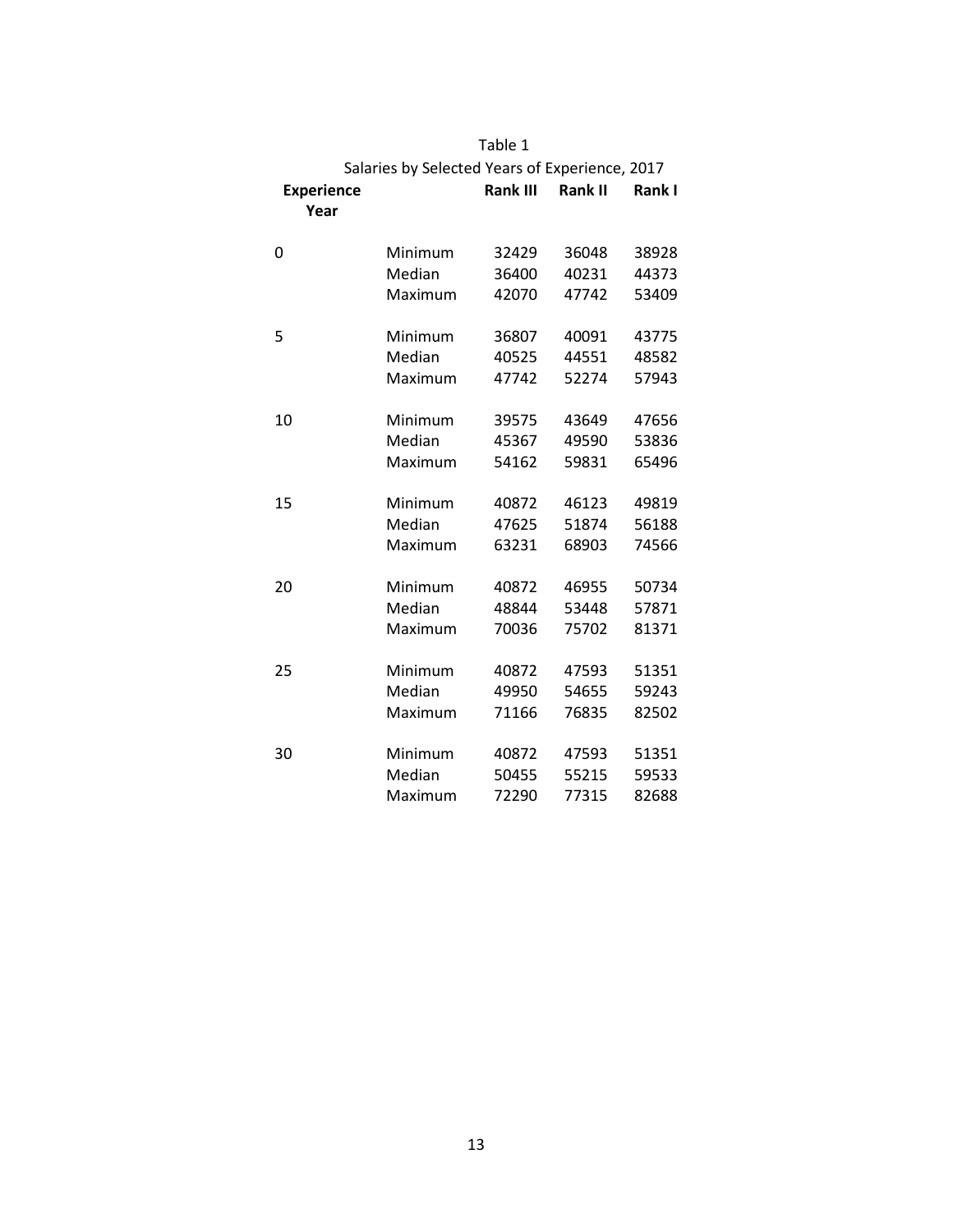# Table 2 Number of National Board Supplement Applicants 2014-2017

| Year | Number |
|------|--------|
| 2014 | 2192   |
| 2015 | 2267   |
| 2016 | 2212   |
| 2017 | 2095   |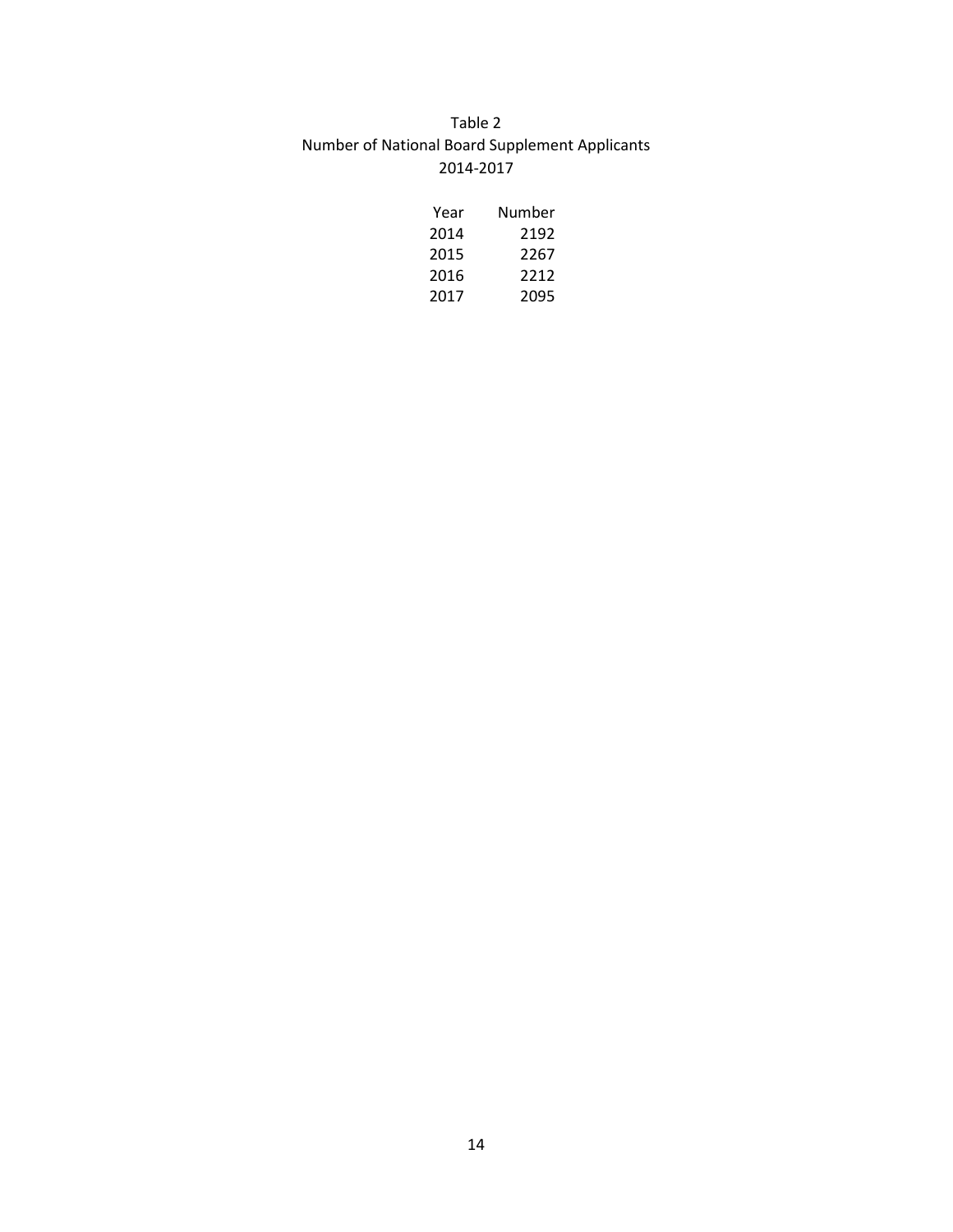### Appendix

### Reviews of teacher career ladder experiments

Booker K & Glazerman S (2008). Does the Missouri Teacher Career Ladder Program Raise Student Achievement? Paper presented at Prepared for Performance Incentives: Their Growing Impact on American K-12 Education in Nashville, Tennessee on February 28, 2008.

Briggs D, Turner M, Bibilos C & Maul A (2014). The Prospects of Teacher Pay for Performance. Boulder, CO: CADRE Working Paper 2014-01.

Cornett L & Gaines G (2002). Quality Teaching: Can Incentive Policies Make a Difference? Atlanta, Georgia: Southern Regional Education Board. Eric document ED464085

Eckert J (2013). Increasing Educator Effectiveness: Lessons Learned from Teacher Incentive Fund Sites. National Institute for Excellence in Teaching.

Glazerman S & Seifullah A (2012). An Evaluation of the Chicago Teacher Advancement Program (Chicago TAP) After Four Years. Washington, DC: Mathematica Policy Research.

Hibpshman T (2005). The Logic and History of Kentucky's New And Experienced Teacher Standards. Frankfort, KY: Education Professional Standards Board. Unpublished manuscript.

Liu E, Johnson S & Peske H (2004). New Teachers and the Massachusetts Signing Bonus: The Limits of Inducements. Educational Evaluation and Policy Analysis, 26(3): 217-236.

Natale C, Bassett K, Gaddis L & McKnight K (2013). Creating Sustainable Teacher Career Pathways: A 21st Century Imperative. Joint publication of Pearson & National Network of State Teachers of the Year.

Natale C, Gaddis L, Bassett K & McKnight K (2016). Teacher Career Advancement Initiatives: Lessons Learned from Eight Case Studies. A report prepared for the National Network of State Teachers of the Year (NNSTOY) and Pearson.

Ohio Educator Standards Board & Ohio Department of Education (2006). Proposal for a Career Ladder Program. [https://education.ohio.gov/getattachment/Topics/Teaching/Educator-Standards-](https://education.ohio.gov/getattachment/Topics/Teaching/Educator-Standards-Board/Career-Lattice-Proposal.pdf.aspx)[Board/Career-Lattice-Proposal.pdf.aspx](https://education.ohio.gov/getattachment/Topics/Teaching/Educator-Standards-Board/Career-Lattice-Proposal.pdf.aspx)

Podgursky M & Springer M (2006). Teacher Performance Pay: A Review. Washington, DC: National Center on Performance Incentives.

Springer M, Ballou D, Hamilton L, Le V, Lockwood R, McCaffrey D, Pepper M, & Stecher B (2010). Teacher Pay for Performance: Experimental Evidence from the Project on Incentives in Teaching (POINT). Nashville, TN: National Center on Performance Incentives at Vanderbilt University.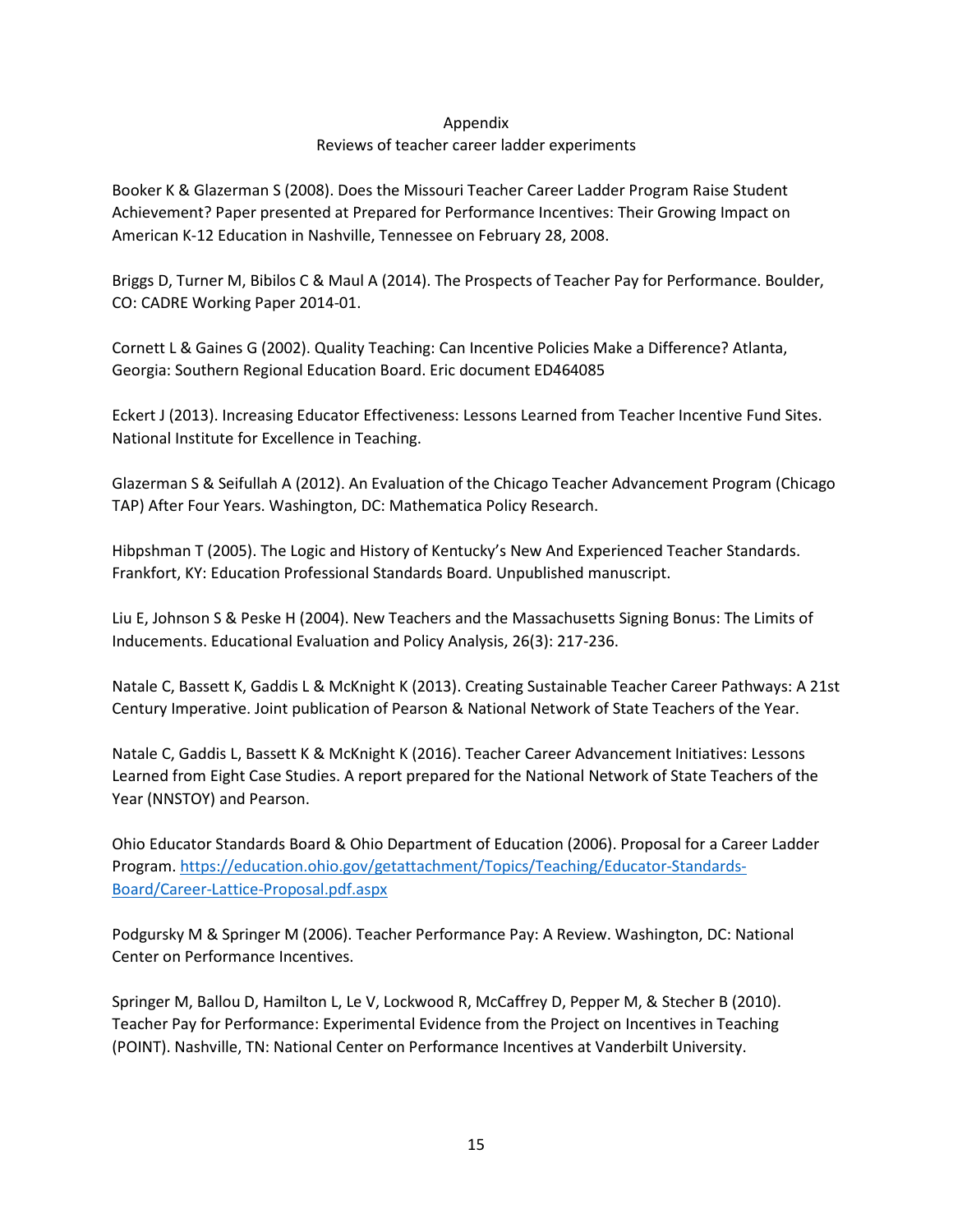### References

Adams J (2017, October). Personal communication.

Amrein-Beardsley A & Collins C (2012). The SAS Education Value-Added Assessment System (SAS® EVAAS®) in the Houston Independent School District (HISD): Intended and Unintended Consequences. Education Policy Analysis Archives, 20(12).

Amromin G & Eberly J (2016). Education Financing and Student Lending. Annual Review of Financial Economics, 8: 289-315.

Angus D & Mirel J (2001). Professionalism and the Public Good: A Brief History of Teacher Certification. Thomas B. Fordham Foundation.

Avery C & Turner S (2012). Student Loans: Do College Students Borrow Too Much—Or Not Enough? Journal of Economic Perspectives, 26(1): 165–192.

Bauer T & Vorell M (2010). External Effects of Education: Human Capital Spillovers in Regions and Firms. Bochum, Germany: Ruhr-Universität Bochum (RUB), Department of Economics, Ruhr Economic Paper # 195.

Booker K & Glazerman S (2008). Does the Missouri Teacher Career Ladder Program Raise Student Achievement? Paper presented at Prepared for Performance Incentives: Their Growing Impact on American K-12 Education in Nashville, Tennessee on February 28, 2008.

Borman G & Kimball S (2005). Teacher Quality and Educational Equality: Do Teachers with Higher Standards-Based Evaluation Ratings Close Student Achievement Gaps? The Elementary School Journal, 106(1): 3-20.

Boston Teaching Policy Fellows (2011). Building a Teaching Profession that Recognizes Excellence: Reimagining the Step-and-Lane Pay Scale. Teach+Plus.

Briggs D & Domingue B (2011). Due Diligence and the Evaluation of Teachers: A review of the value-added analysis underlying the effectiveness rankings of Los Angeles Unified School District teachers by the Los Angeles Times. Boulder, CO: National Education Policy Center.

Briggs D, Turner M, Bibilos C & Maul A (2014). The Prospects of Teacher Pay for Performance. Boulder, CO: CADRE Working Paper 2014-01.

Brown D (2016). Professionalizing the first steps of the teaching journey. Phi Delta Kappan, September 2016, 31-35.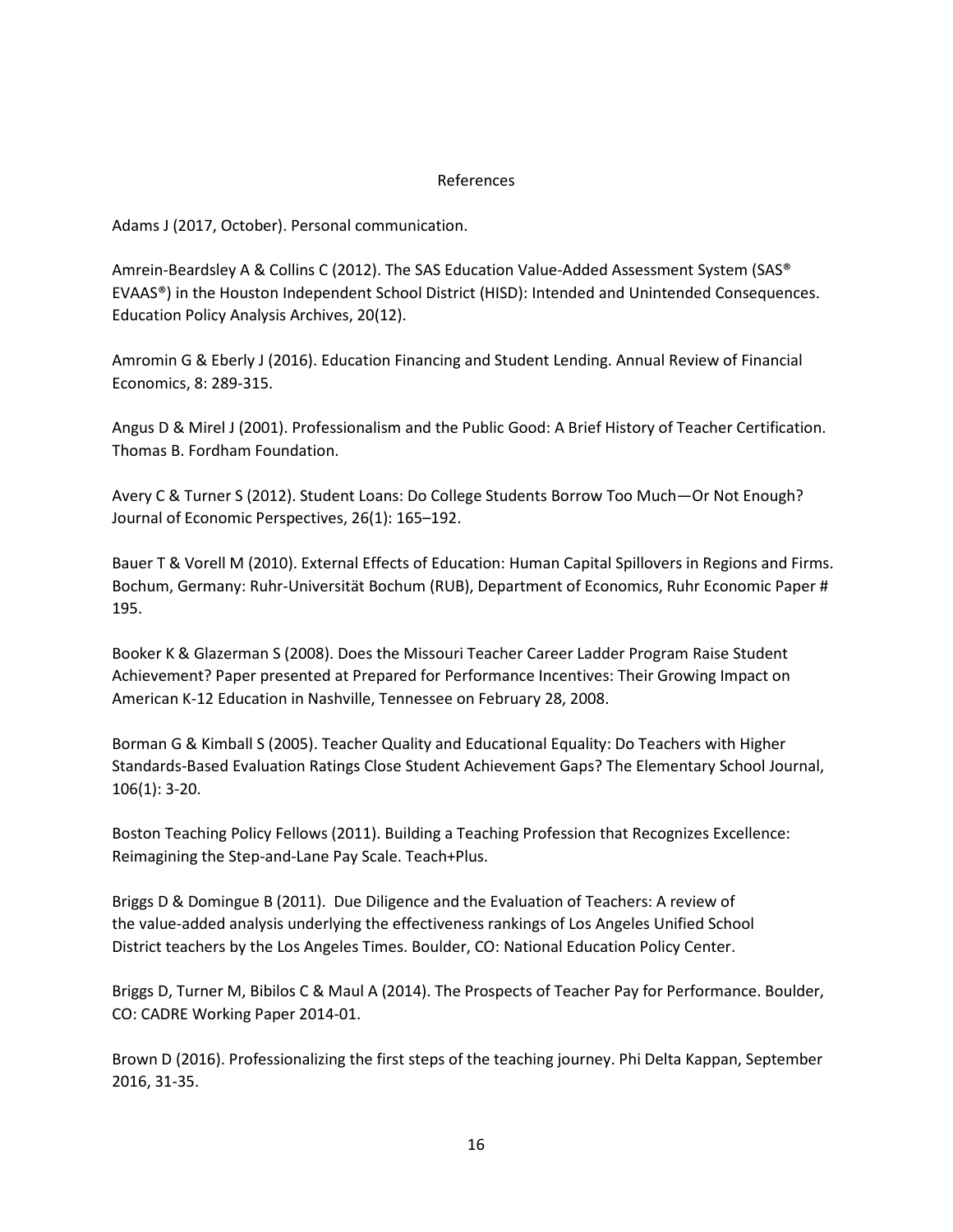Burns S & Gardner C (2010). Reforming Teacher Pay. American Association of School Administrators.

Carnegie Corporation (1986). A Nation Prepared: Teachers for the 21st Century. The Report of the Task Force on Teaching as a Profession. NY: Carnegie Corporation.

Cavalluzzo L (2004). Is National Board Certification An Effective Signal of Teacher Quality? Alexandria, VA: CNA Corporation.

Chetty R, Friedman J, Hilger N, Saez E, Schanzenbach D & Yagan D (2010). How Does Your Kindergarten Classroom Affect Your Earnings? Evidence From Project Star. National Bureau of Economic Research NBER working paper # 16381.

Chetty R, Friedman J & Rockoff J (2011). The Long-Term Impacts of Teachers: Teacher Value-Added and Student Outcomes in Adulthood. National Bureau of Economic Research NBER working paper # 17699.

Chingos M & Peterson P (2011). It's easier to pick a good teacher than to train one: Familiar and new results on the correlates of teacher effectiveness. Economics of Education Review 30(3): 449–465.

Chingos M (2014). Who Profits from the Master's Degree Pay Bump for Teachers? Washington, DC: Brookings Institution. Accessed on October 6, 2017 at [https://www.brookings.edu/research/who](https://www.brookings.edu/research/who-profits-from-the-masters-degree-pay-bump-for-teachers/)[profits-from-the-masters-degree-pay-bump-for-teachers/](https://www.brookings.edu/research/who-profits-from-the-masters-degree-pay-bump-for-teachers/)

Clements S & Hibpshman T (2004). Considerations Surrounding the Alteration of Master's Degrees for Teacher Rank Change in Kentucky. Memorandum to Phillip Rogers, EPSB Executive Director.

Clotfelter C, Ladd H & Vigdor J (2007). How and Why Do Teacher Credentials Matter for Student Achievement? National Bureau of Economic Research NBER Working Paper # 12828.

Corcoran S (2010). Can Teachers be Evaluated by their Students' Test Scores? Should They Be? The Use of Value-Added Measures of Teacher Effectiveness in Policy and Practice. Providence, RI: Annenberg Institute for School Reform at Brown University.

Cornett L & Gaines G (2002). Quality Teaching: Can Incentive Policies Make a Difference? Atlanta, Georgia: Southern Regional Education Board. Eric document ED464085

Eckert J (2013). Increasing Educator Effectiveness: Lessons Learned from Teacher Incentive Fund Sites. National Institute for Excellence in Teaching.

Ellis W (2011). A History of Education in Kentucky. Lexington, KY: University of Kentucky Press.

Figlio D & Kenny L (2006). Individual Teacher Incentives and Student Performance. National Bureau of Economic Research, NBER working paper # 12627.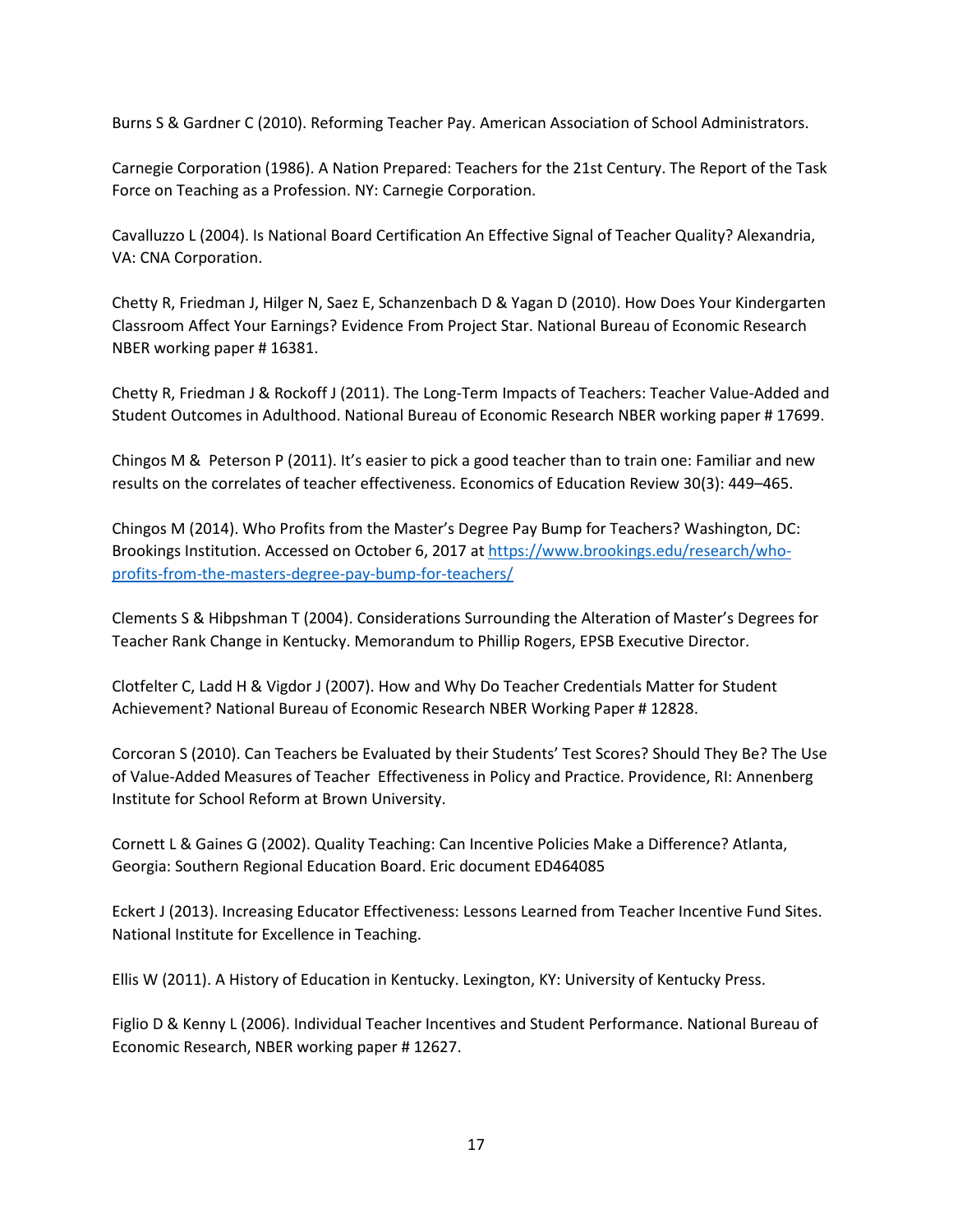Flexner A (1910). Medical Education in the United States and Canada: A Report to the Carnegie Foundation for the Advancement of Teaching. New York NY: Carnegie Foundation for the Advancement of Teaching, Bulletin Number 4.

Frank K, Sykes G, Anagnostopoulos D, Cannata M, Chard L, Krause A & McCrory R (2008). Does NBPTS Certification Affect the Number of Colleagues a Teacher Helps with Instructional Matters? Educational Evaluation and Policy Analysis, 30(1): 3-30.

Glazerman S & Seifullah A (2012). An Evaluation of the Chicago Teacher Advancement Program (Chicago TAP) After Four Years. Washington, DC: Mathematica Policy Research.

Goe L (2007). The Link Between Teacher Quality and Student Outcomes: A Research Synthesis. Washington, DC: National Center for Teacher Quality.

Goldhaber D & Anthony E (2005). Can Teacher Quality Be Effectively Assessed? National Board Certification as a Signal of Effective Teaching. Washignton, D.C.: the Urban Institute.

Goldhaber D & Brewer D (1996). Evaluating the Effect of Teacher Degree Level on Educational Performance. Rockville MD: Weststat.

Goldhaber D & Hansen M (2010). Implicit Measurement of Teacher Quality: Using Performance on the Job to Inform Teacher Tenure Decisions. American Economic Review: Papers & Proceedings, 100(2): 250–255.

Goldhaber D & Walch J (2016). Teacher tenure: Fog warning. Phi Delta Kappan, March 2016, 8-15.

Goldstein D (2014). The Teacher Wars: A History of America's Most Embattled Profession. New York, NY: Anchor Books.

Goodman S & Turner L (2013). The Design of Teacher Incentive Pay and Educational Outcomes: Evidence from the New York City Bonus Program. Journal of Labor Economics, 31(2): 409-420.

Graves L (2017, October). Personal communication.

Greve M (2001). Laboratories of Democracy: Anatomy of a Metaphor. American Enterprise Network, Federalist Outlook #6. Accessed at http://www.aei.org/publication/laboratories-of-democracy/ on September 5, 2017.

Grigg J, Kelly K, Gamoran A & Borman G (2013). Effects of Two Scientific Inquiry Professional Development Interventions on Teaching Practice. Educational Evaluation and Policy Analysis, 35(1): 38- 56.

Hakel M, Koenig J & Elliott S, Editors (2008). Assessing Accomplished Teaching: Advanced-Level Certification Programs. Washington DC: National Academies Press.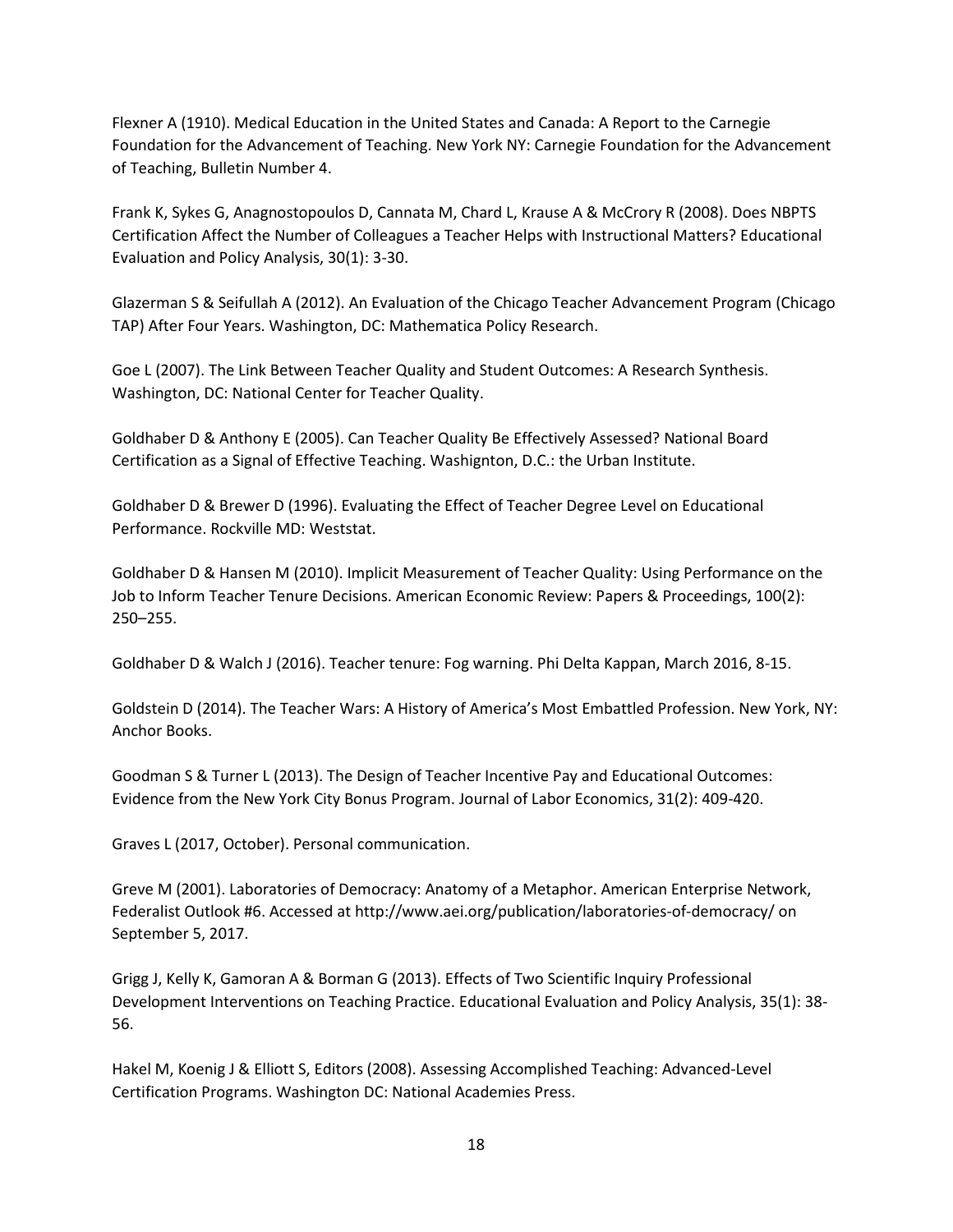Hanushek E (2011). The economic value of higher teacher quality. Economics of Education Review 30(2): 466–479.

Harris D & Sass T (2009). The Effects of NBPTS-Certified Teachers on Student Achievement. Journal of Policy Analysis and Management, 28(1): 55–80.

Hassel B (2002). Better Pay for Better Teaching: Making Teaching Compensation Pay off in the Age of Accountability. Washington, DC: Progressive Policy Institute.

Hemelt S & Marcotte D (2011). The Impact of Tuition Increases on Enrollment at Public Colleges and Universities. Educational Evaluation and Policy Analysis, 33(4): 435-457.

Hess F (2009). Rewriting the Job Description: The Teaching Profession in the Twenty-first Century. Washington DC: American Enterprise Institute for Public Policy Research #11.

Hibpshman T (2005). The Logic and History of Kentucky's New And Experienced Teacher Standards. Unpublished manuscript. Frankfort, Kentucky: Kentucky Education Professional Standards Board.

Humphrey D, Koppich J & Hough H (2005). Sharing the Wealth: National Board Certified Teachers and the Students Who Need Them Most. Education Policy Analysis Archives, 13(18).

Kain E (2011). There Are No Silver-Bullets in Education Reform. Forbes, February 28, 2011. Accessed October 15, 2017 a[t https://www.forbes.com/sites/erikkain/2011/02/28/there-are-no-silver-bullets-in](https://www.forbes.com/sites/erikkain/2011/02/28/there-are-no-silver-bullets-in-education-reform/#77fd801ab136)[education-reform/#77fd801ab136](https://www.forbes.com/sites/erikkain/2011/02/28/there-are-no-silver-bullets-in-education-reform/#77fd801ab136)

Kellor E (2005). Catching Up With the Vaughn Express: Six Years of Standards-Based Teacher Evaluation and Performance Pay. Education Policy Analysis Archives, 13(7).

Kentucky Department of Education (2004). KERA Initiative Summary. Accessed at [http://www.e](http://www.e-archives.ky.gov/pubs/education/KERA_AssessmentInitiative.pdf%20on%20October%207)[archives.ky.gov/pubs/education/KERA\\_AssessmentInitiative.pdf on October 7,](http://www.e-archives.ky.gov/pubs/education/KERA_AssessmentInitiative.pdf%20on%20October%207) 2017.

Kentucky Department of Education (2015). Kentucky Teacher Leadership Framework. Accessed at <https://education.ky.gov/teachers/Documents/Kentucky%20Teacher%20Leadership%20Framework.pdf> on October 17, 2017.

Kentucky Department of Education (2017). School District Personnel Information. Accessed at <https://education.ky.gov/districts/FinRept/Pages/School%20District%20Personnel%20Information.aspx> on October 7, 2017.

Kentucky Legislative Research Commission a (nd). KRS 161.720-810. (Kentucky teacher tenure law)

Kentucky Legislative Research Commission b (nd). KRS 161.131-134 (National Board Certification)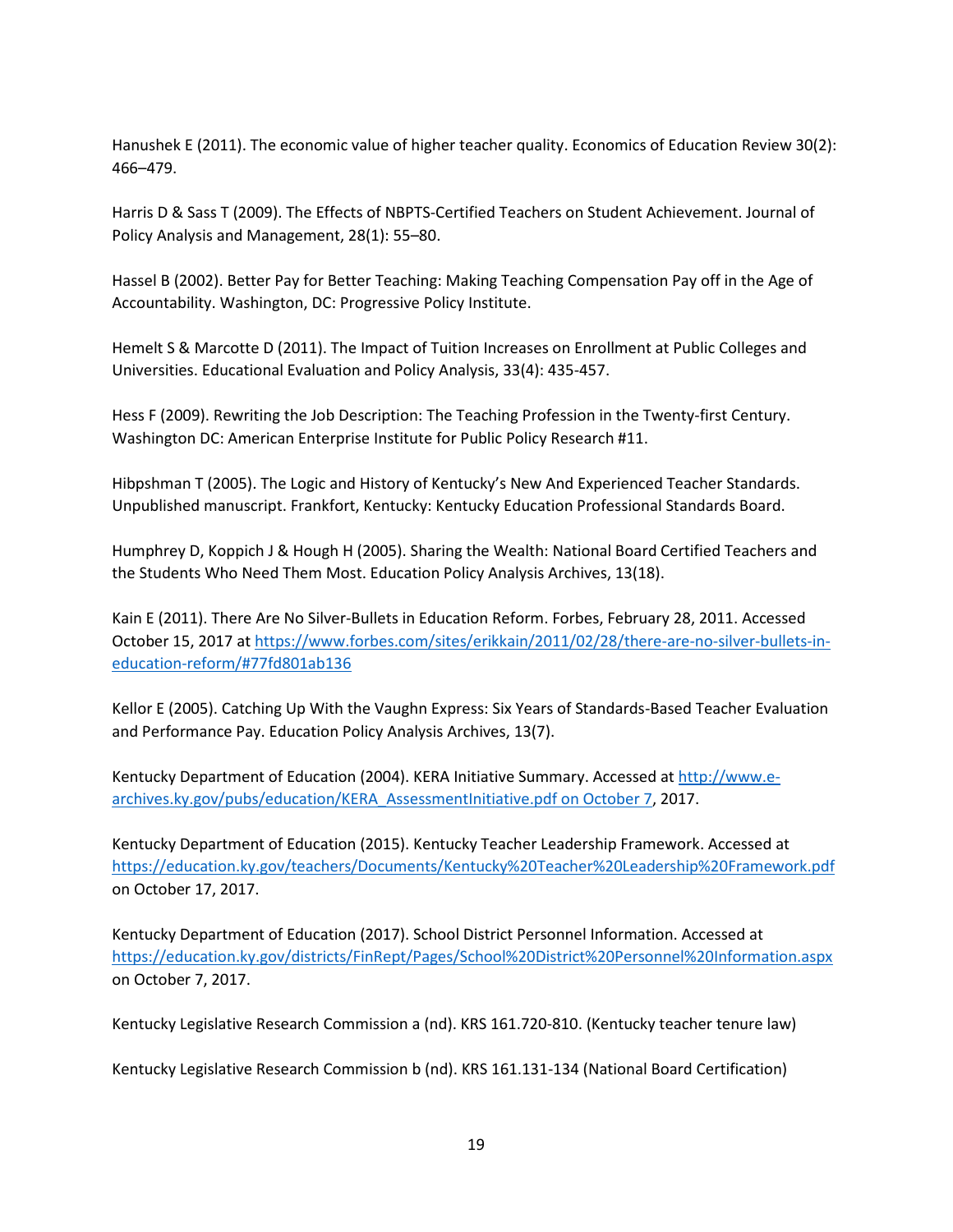Kentucky Legislative Research Commission c (nd). 16 KAR 8:010. Rank I classification.

Kentucky Legislative Research Commission d (nd). 16 KAR 8:020. Planned Fifth-year Program.

Kentucky Legislative Research Commission e (nd). 16 KAR 8:030. Continuing education option for certificate renewal and rank change.

Kentucky Legislative Research Commission f (nd). 16 KAR 5:010. Standards for accreditation of educator preparation units and approval of programs.

Kentucky Legislative Research Commission f (nd). 161.1211 Classification of teachers.

Kowalski K, Chittenden E, Spicer W, Jones J & Tocci C (1997). Professional Development in the Context of National Board for Professional Teaching Standards Certification: Implications beyond Certification. Papers presented at a symposium at the Annual Meeting of the American Educational Research Association, Chicago, IL, March 24-28, 1997. ERIC document number ED412257

Ladd H (2008). Teacher Effects: What Do We Know? In Duncan G & Spillane J editors, Teacher Quality: Broadening and Deepening the Debate. Evanston IL: Northwestern University Multidisciplinary Program in the Education Sciences.

Liu E, Johnson S & Peske H (2004). New Teachers and the Massachusetts Signing Bonus: The Limits of Inducements. Educational Evaluation and Policy Analysis, 26(3): 217-236.

Loeb S & Béteille T (2008). Teacher Labor Markets and Teacher Labor Market Research. In Duncan G & Spillane J editors, Teacher Quality: Broadening and Deepening the Debate. Evanston IL: Northwestern University Multidisciplinary Program in the Education Sciences.

Lortie D (2002). Schoolteacher: A Sociological Study. Chicago, IL: University of Chicago Press.

Lustick D & Sykes G (2006). National Board Certification as Professional Development: What Are Teachers Learning? Education Policy Analysis Archives 14(5).

McNichol E (2012). Some Basic Facts on State and Local Government Workers. Center on Budget and Policy Priorities. Retrieved from [https://www.cbpp.org/research/some-basic-facts-on-state-and-local](https://www.cbpp.org/research/some-basic-facts-on-state-and-local-government-workers%20on%20October%203)[government-workers on October 3,](https://www.cbpp.org/research/some-basic-facts-on-state-and-local-government-workers%20on%20October%203) 2017.

Missouri State Teacher's Association (2015). Missouri Salary Schedule and Benefits Report. Columbia, MO: Author.

Natale C, Bassett K, Gaddis L & McKnight K (2013). Creating Sustainable Teacher Career Pathways: A 21st Century Imperative. Joint publication of Pearson & National Network of State Teachers of the Year.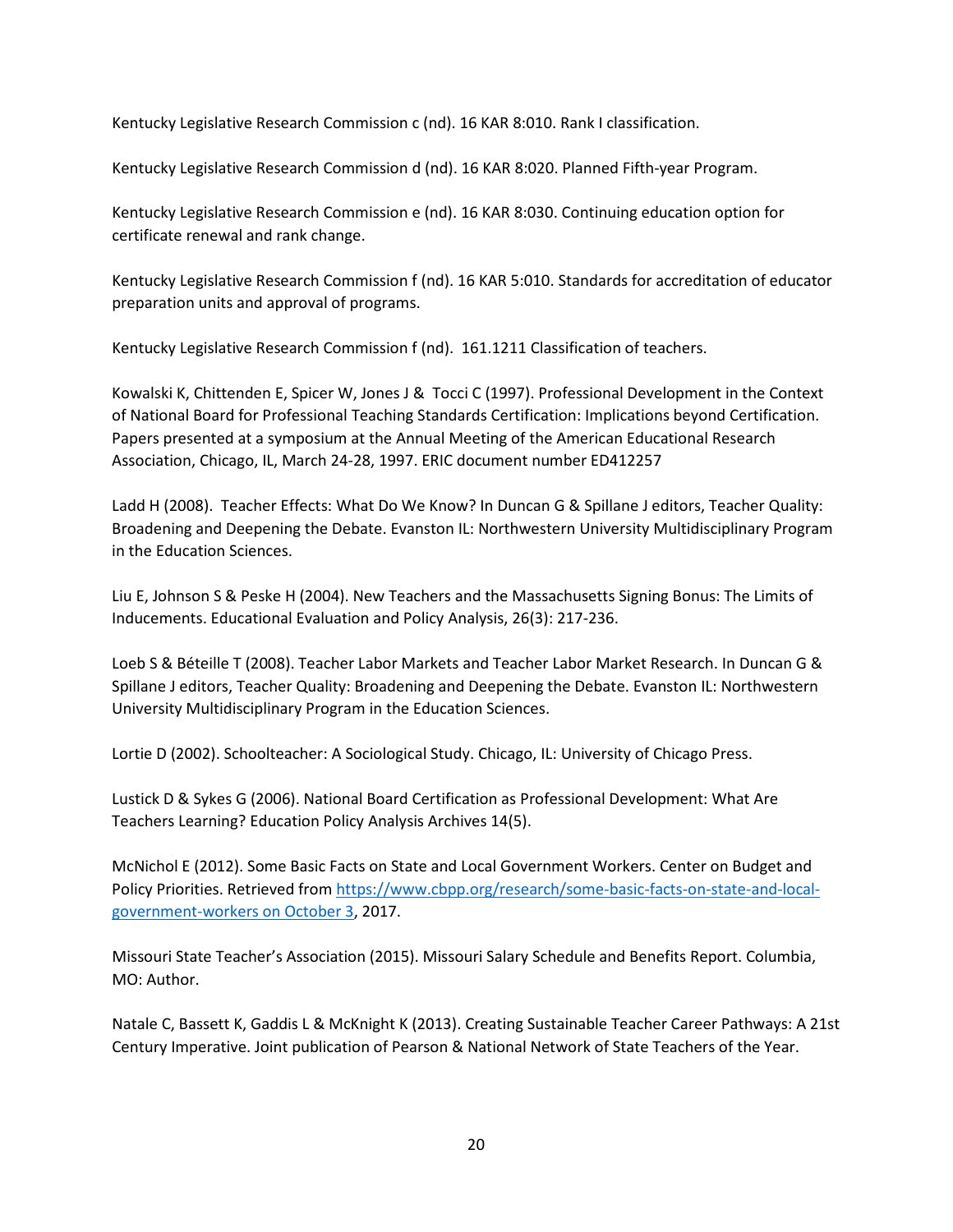Natale C, Gaddis L, Bassett K & McKnight K (2016). Teacher Career Advancement Initiatives: Lessons Learned from Eight Case Studies. A report prepared for the National Network of State Teachers of the Year (NNSTOY) and Pearson.

National Board for Professional Teaching Standards (2017). Teacher Career Continuum. Accessed September 30, 2017 a[t http://www.nbpts.org/teacher-career-continuum/.](http://www.nbpts.org/teacher-career-continuum/)

National Conference of State Legislatures (2011). National Board for Professional Teaching Standards Certification: What Legislators Need to Know. Accessed on September 30, 2017 at <http://www.ncsl.org/Portals/1/Documents/educ/NationalBoard.pdf>

National Board for Professional Teaching Standards (nd). Atlas: Accomplished Teaching, Learning, and Schools. Website @ [http://www.nbpts.org/atlas/,](http://www.nbpts.org/atlas/) accessed October 5, 2017.

National Board for Professional Teaching Standards (2017). Scoring Guide. Author, 2017.

New State Ice Co. v. Liebmann, 285 U.S. 262 (1932)

Nye B, Konstantopoulos S & Hedges L (2004). How Large Are Teacher Effects? Educational Evaluation and Policy Analysis, 26(3): 237-257.

Odland S (2012). College Costs Out Of Control. Forbes, March 24, 2012.

Ohio Educator Standards Board & Ohio Department of Education (2006). Proposal for a Career Ladder Program. Accessed September 30, 2017 at [https://education.ohio.gov/getattachment/Topics/Teaching/Educator-Standards-Board/Career-Lattice-](https://education.ohio.gov/getattachment/Topics/Teaching/Educator-Standards-Board/Career-Lattice-Proposal.pdf.aspx)

[Proposal.pdf.aspx](https://education.ohio.gov/getattachment/Topics/Teaching/Educator-Standards-Board/Career-Lattice-Proposal.pdf.aspx)

Peklaj C (2015). Teacher Competencies through the Prism of Educational Research. Center for Educational Policy Studies Journal, 5(3): 183-204.

Pham L, Nguyen T & Springer (2017). Teacher Merit Pay and Student Test Scores: A Meta-Analysis. Vanderbilt University Working Paper.

Pianta R & Hamre B (2008). Using Standardized Observation to Conceptualize, Measure, and Improve Classroom Processes. In Duncan G & Spillane J editors, Teacher Quality: Broadening and Deepening the Debate. Evanston IL: Northwestern University Multidisciplinary Program in the Education Sciences.

Podgursky M & Springer M (2006). Teacher Performance Pay: A Review. Washington, DC: National Center on Performance Incentives.

Razo A (2014). Does Rewarding Performance Pay for Teachers Result in Higher Student Achievement? Arizona State University dissertation.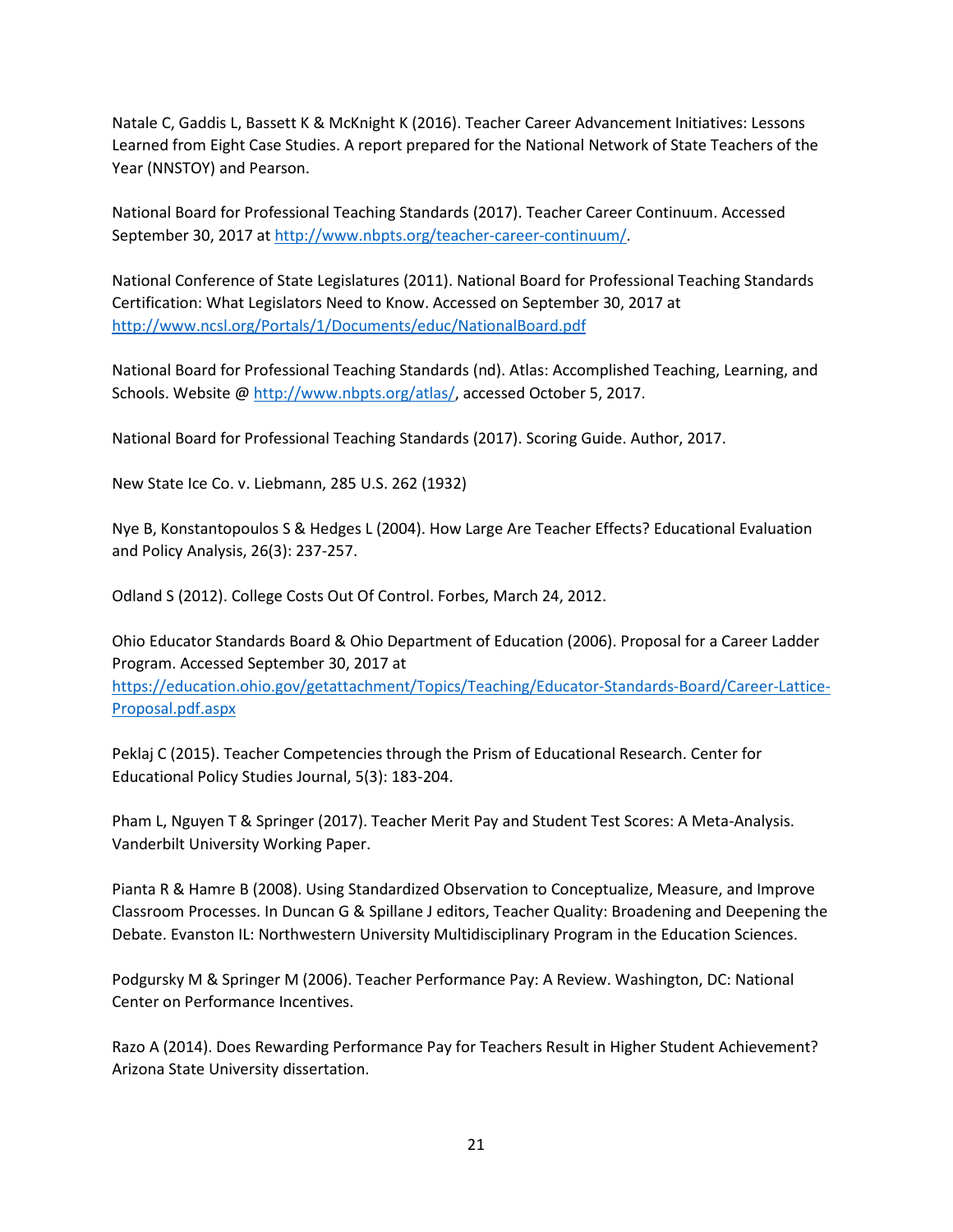Richwine J & Biggs A (2011). Assessing the Compensation of Public-School Teachers. The Heritage Foundation. Retrieved fro[m http://www.heritage.org/education/report/assessing-the-compensation](http://www.heritage.org/education/report/assessing-the-compensation-public-school-teachers%20on%20October%203)[public-school-teachers on October 3,](http://www.heritage.org/education/report/assessing-the-compensation-public-school-teachers%20on%20October%203) 2017.

Rockoff J (2004). The impact of individual teachers on student achievement: Evidence from panel data. American Economic Review, 94(2): 247-252.

Rothstein J (2015). Teacher Quality Policy When Supply Matters. American Economic Review 2015, 105(1): 100–130.

Sato M, Chung R & Darling-Hammond L (2008). Improving Teachers' Assessment Practices Through Professional Development: The Case of National Board Certification. American Educational Research Journal, 45(3), 669-700.

Springer M, Ballou D, Hamilton L, Le V, Lockwood R, McCaffrey D, Pepper M, & Stecher B (2010). Teacher Pay for Performance: Experimental Evidence from the Project on Incentives in Teaching (POINT). Nashville, TN: National Center on Performance Incentives at Vanderbilt University.

Starr P (1982). The Social Transformation of American Medicine. Basic Books.

Steiner L (2010). Using Competency-Based Evaluation to Drive Teacher Excellence: Lessons from Singapore. Chapel Hill, NC: Public Impact.

Stoel C & Thant T (2002). Teachers' Professional Lives — A View from Nine Industrialized Countries. Washington, DC: Council for Basic Education and Milikin Family Foundation.

Sun M, Penuel W, Frank K, Gallagher H & Youngs P (2013). Professional Development to Promote the Diffusion of Instructional Expertise Among Teachers. Educational Evaluation and Policy Analysis, 35(3): 344-369.

Teacher Preparation Task Force (2012). Raising the bar: Aligning and Elevating Teacher Preparation and the Teaching Profession. American Federation of Teachers.

Thorpe, Ronald (2014) "Sustaining the Teaching Profession," New England Journal of Public Policy: Vol. 26: Iss. 1, Article 5. Available at: [http://scholarworks.umb.edu/nejpp/vol26/iss1/5\](http://scholarworks.umb.edu/nejpp/vol26/iss1/5/)

Toch T & Rothman R (2008). Rush to Judgment: Teacher Evaluation in Public Education. Washington, DC: Education Sector.

Vandevoort L, Amrein-Beardsley A & Berliner D (2004). National board certified teachers and their students' achievement. Education Policy Analysis Archives, 12(46).

Vergara v California Teachers Association et al (2016). 246 Cal. App. 4th 619 (Cal. Ct. App. 2016).